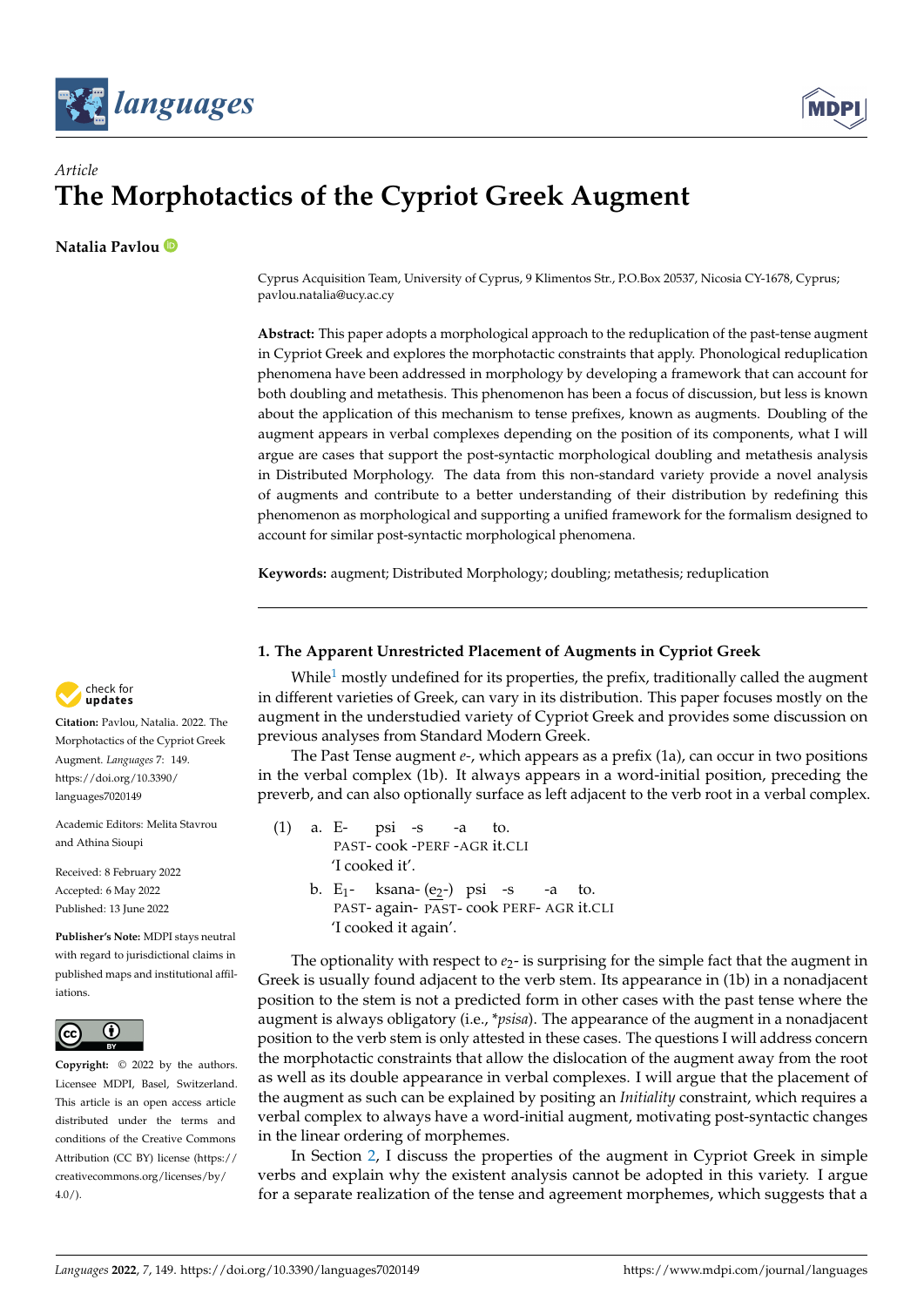fission analysis of a portmanteau T-Agr node for the occurrence of the augment is not feasible. Instead, Cypriot Greek provides evidence that the augment is the realization of an independent PAST morpheme occupying a T*high* position. Additional evidence is given from the co-occurrence of the augment with other morphemes, which it is usually found to compete with under a fission analysis.

In Section [3,](#page-8-0) I discuss its distribution and relevance to metathesis and copying theories and extend the formalism to augments in other languages. I adopt the analysis for Spanish mesoclisis [\(Arregi and Nevins](#page-23-0) [2018\)](#page-23-0) to explain the apparently optional placement by assuming post-syntactic copying and deletion in Distributed Morphology. Here I present additional evidence that the morphemes are copied before Vocabulary Insertion, highlighting the importance of separating phonological exponence from morphosyntactic operations.

### <span id="page-1-0"></span>**2. The Augment** *e-*

Standard Modern Greek, as well as Cypriot Greek, show a two-way tense distinction in the morphology of the verb: past and nonpast [\(Holton et al.](#page-23-1) [1997\)](#page-23-1). The distinction is evident by the change of the vowel that precedes the agreement suffix and the obligatory appearance of a past-tense prefix, identified as an augment.

- (2) a. Psí -n cook -IMPERF -NONPAST -2SG -i -s. 'You are cooking'. b. \*(É)- psi -n -e -s.
	- PAST-cook -IMPERF -PAST -2SG

Most work on the description of the augment comes from Standard Modern Greek, where it also appears as a prefix *e-* on the verb, conditioned by the number of syllables and the position of the stress (commonly called the antepenultimate stress). Stress in Standard Modern Greek is traditionally described as "dynamic stress", and it is acoustically manifested as longer duration or higher amplitude of the stressed syllable compared to the unstressed syllable(s) [\(Arvaniti](#page-23-2) [1999\)](#page-23-2). Primary stress is always marked on one of the last three syllables, but its position is sometimes affected by specific morphemes (i.e., genitive suffix *u-*, past etc.). The Past Tense augment *e-* is found in two-syllable verbs that are stressed on the penult in the NonPast Tense (as in examples in [Merchant](#page-24-0) [2015;](#page-24-0) [Ralli](#page-24-1) [2003;](#page-24-1) [Spyropoulos and Revithiadou](#page-24-2) [2009;](#page-24-2) [van Oostendorp](#page-24-3) [2012\)](#page-24-3). In these cases, the augment surfaces to hold the stress that retracts leftwards to the antepenultimate syllable in the past [\(3b\)](#page-1-1). If the verb already has an antepenultimate syllable, then the stress shifts to it and the augment *e-* does not surface, as in [\(3d\)](#page-1-2).

- <span id="page-1-1"></span>(3) *Standard Modern Greek*
	- a. Psí -n cook -IMPERF -NONPAST -2SG -i -s. 'You are cooking'.
	- b. \*(É)- psi -n PAST-cook -IMPERF -PAST -2SG -e -s. 'You were cooking'.
	- c.) ðjavá -z read -IMPERF -NONPAST -2SG -i  $-S$ . 'You are reading'.
	- d. (\*E-) ðjáva -z PAST-read -IMPERF -PAST -2SG -e -s. 'You were reading'.

<span id="page-1-2"></span>A simple description of this shows that the augment appears when there is no syllable on the verb stem which can bear the antepenultimate stress: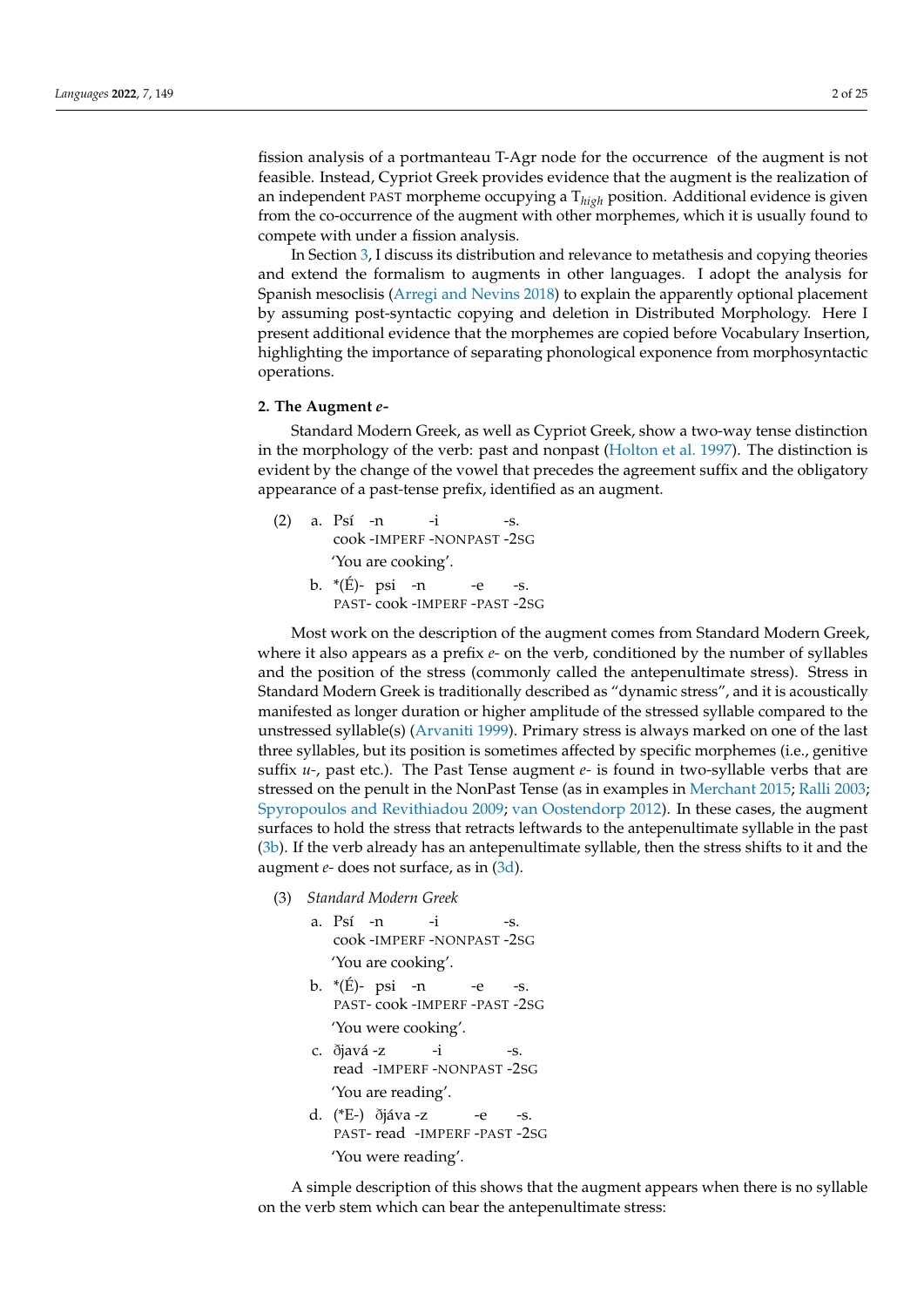- (4) a. Underlying phonological form: /psina/+*past* 'cook'
	- b. Antepenultimate past tense stress:  $\left[4 + \frac{1}{2}$
	- c. Phonological augment epenthesis: [é + psina]

In a similar way, the Cypriot Greek augment *e-* appears as the antepenultimate syllable in two-syllable verbs [\(5b\)](#page-2-0) and seems at first glance to again serve stress-related purposes. Surprisingly, it also appears in three-syllable verbs where the antepenultimate is stressed and the augment remains unstressed, as in [\(5d\)](#page-2-1).

- <span id="page-2-0"></span>(5) *Cypriot Greek*
	- a. Psí -n cook -IMPERF -NONPAST -2SG -i  $-c$ 'You were cooking'.
	- b. \*(É-) psi -n PAST-cook -IMPERF -PAST -2SG -e -s.
	- c. θcavá -z read -IMPERF -NONPAST -2SG -i -s. 'You were reading'.
	- d. \*(E-) θcáva -z PAST-read -IMPERF -PAST -2SG -e  $-S$ .

<span id="page-2-1"></span>Under an analysis of the occurrence of this prefix in Standard Modern Greek as a completely phonologically determined element, the generalization that requires its appearance only when it is stressed does not hold. The difference observed here is based on our understanding of the augment as either a phonological phenomenon or an exponent of Past Tense that depends on a particular morphosyntactic structure. Similarly, the use of the augment in Ancient Greek was conceptualized in a different way than the corresponding Standard Modern Greek use. As [Joseph and Janda](#page-23-3) [\(1988\)](#page-23-3) mention, "the augment, therefore, must be considered to be present in the underlying morphological structure of Ancient Greek past tense forms; furthermore, its occurrence there is not linked to any phonological feature(s)" [\(Joseph and Janda](#page-23-3) [1988,](#page-23-3) p. 198). This point emphasizes exactly that augments in languages that have them should not necessarily be seen as a phonological phenomenon provided the existence of the augment throughout the paradigm and not only under certain phonological conditions. The authors of [Joseph and Janda](#page-23-3) [\(1988\)](#page-23-3), for example, add that in a similar way the German *ge-*, as in [\(6\)](#page-2-2), "has remained a morphological rule, albeit one with greater phonological conditioning"[\(Joseph and Janda](#page-23-3) [1988,](#page-23-3) p. 201).

- <span id="page-2-2"></span>(6) a. Ich komme mit dem bus
	- I come with the bus
	- 'I am coming with the bus'.
	- b. Ich bin mit dem bus ge-kommen
		- I be with the bus AUG-come
		-

<span id="page-2-3"></span>'I have come with the bus'. [\(Joseph and Janda](#page-23-3) [1988,](#page-23-3) p. 201)

In this sense, this case of the Cypriot Greek augment is especially interesting in documenting its use as based on morphosyntactic structure. In Table [1,](#page-3-0) I provide the full paradigm for *psín-* 'to cook', which belongs in the first conjugation, and *fil-* 'to kiss', which belongs in the second conjugation (first class). The augment appears in both Active and NonActive Voice<sup>[2](#page-22-1)</sup>.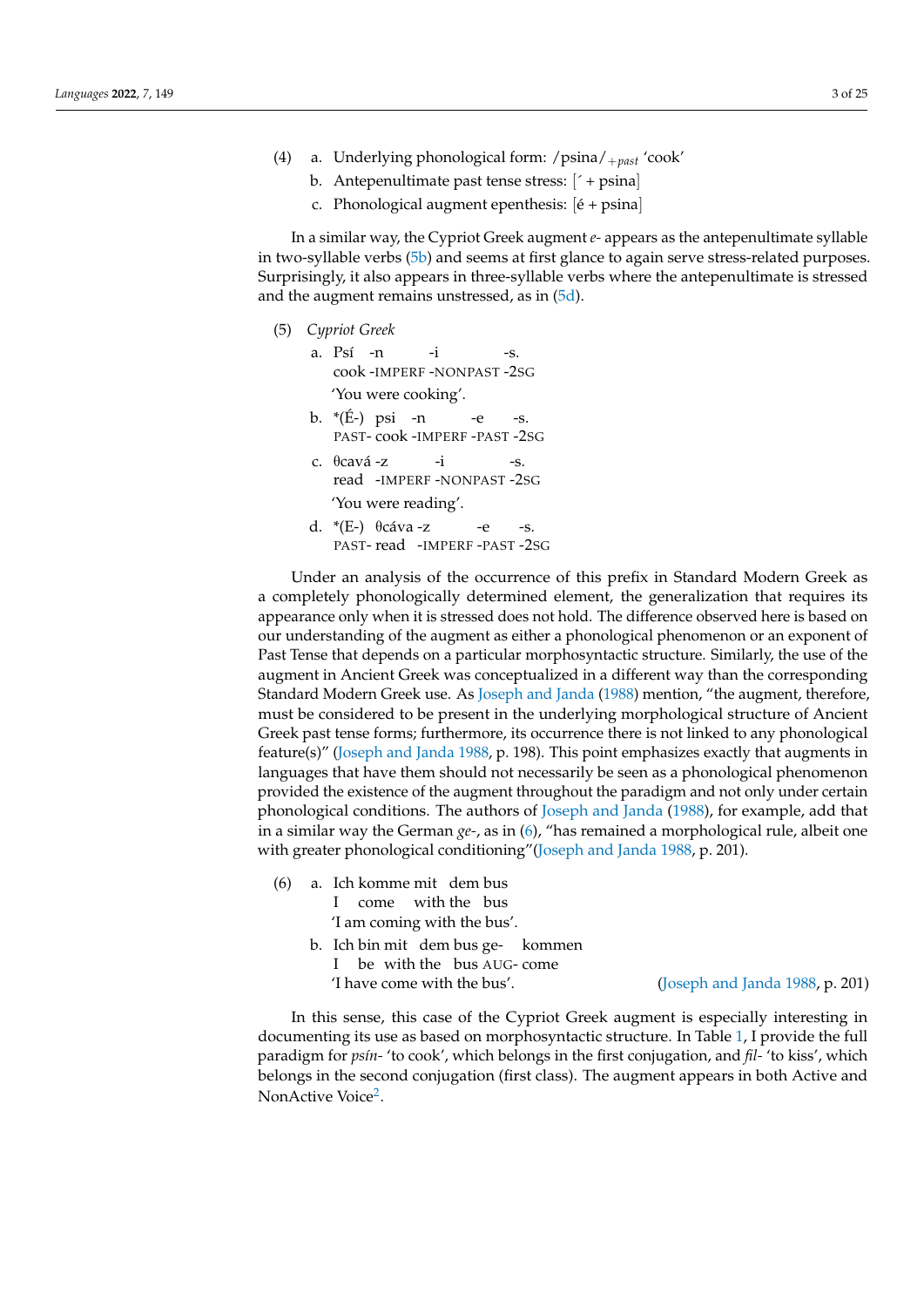| <b>Cypriot Greek Past Tense-Active Voice</b>                  |                                                                                                                                          |                                                                                                                                                             |                                                                                                                        |                                                                                                                                                        |  |
|---------------------------------------------------------------|------------------------------------------------------------------------------------------------------------------------------------------|-------------------------------------------------------------------------------------------------------------------------------------------------------------|------------------------------------------------------------------------------------------------------------------------|--------------------------------------------------------------------------------------------------------------------------------------------------------|--|
| Person                                                        | PAST, PERF                                                                                                                               | Meaning                                                                                                                                                     | PAST, PERF                                                                                                             | Meaning                                                                                                                                                |  |
| 1sg<br>$2sg$<br>$3{\rm sg}$<br>1pl<br>2pl<br>3pl              | é-psi-s-a<br>é-psi-s-e-s<br>é-psi-s-e-n<br>e-psí-s-a-men<br>e-psí-s-e-te<br>e-psi-s-a-n                                                  | 'I cooked'<br>'you cooked'<br>'he/she cooked'<br>'we cooked'<br>'you cooked'<br>'they cooked'                                                               | e-fíli-s-a<br>e-fíli-s-e-s<br>e-fíli-s-e-n<br>e-filí-s-a-men<br>e-filí-s-e-te<br>e-fíli-s-a-n                          | 'I kissed'<br>'you kissed'<br>'he/she kissed'<br>'we kissed'<br>'you kissed'<br>'they kissed'                                                          |  |
| 3pl                                                           | e-psí-s-a-sin                                                                                                                            | 'they cooked'                                                                                                                                               | e-filí-s-a-sin                                                                                                         | 'they kissed'                                                                                                                                          |  |
| Person                                                        | PAST, IMPERF                                                                                                                             | Meaning                                                                                                                                                     | PAST, IMPERF                                                                                                           | Meaning                                                                                                                                                |  |
| 1sg<br>$2sg$<br>$3sg$<br>1pl<br>2pl<br>3pl<br>3pl             | é-psi-n-a<br>é-psi-n-e-s<br>é-psi-n-e-n<br>e-psí-n-a-men<br>e-psí-n-e-te<br>e-psi-n-a-n<br>e-psí-n-a-sin                                 | 'I was cooking'<br>'you were cooking'<br>'he/she was cooking'<br>'we were cooking'<br>'you were cooking'<br>'they were cooking'<br>'they were cooking'      | e-fil-ú-s-a<br>e-fil-ú-s-e-s<br>e-fil-ú-s-e-n<br>e-fil-ú-s-a-men<br>e-fil-ú-s-e-te<br>e-fil-ú-s-a-n<br>e-fil-ú-s-a-sin | 'I was kissing'<br>'you were kissing'<br>'he/she was kissing'<br>'we were kissing'<br>'you were kissing'<br>'they were kissing'<br>'they were kissing' |  |
|                                                               | <b>Cypriot Greek Past Tense-NonActive Voice</b>                                                                                          |                                                                                                                                                             |                                                                                                                        |                                                                                                                                                        |  |
| Person                                                        | PAST, PERF                                                                                                                               | Meaning                                                                                                                                                     |                                                                                                                        |                                                                                                                                                        |  |
| 1sg<br>$2{\rm sg}$<br>$3{\rm sg}$<br>1pl<br>2pl<br>3pl<br>3pl | $e$ -plí- $\theta$ -ik-a<br>e-plí-θ-ik-e-s<br>e-plí-θ-ik-en<br>e-pli-θ-ík-a-men<br>e-pli-θ-ík-e-te<br>e-pli-θ-ik-a-n<br>e-pli-θ-ík-a-sin | 'I was washed'<br>'you were washed'<br>'he/she was washed'<br>'we were washed'<br>'you were washed'<br>'they were washed'<br>'they were washed'             |                                                                                                                        |                                                                                                                                                        |  |
| Person                                                        | PAST, IMPERF                                                                                                                             | Meaning                                                                                                                                                     |                                                                                                                        |                                                                                                                                                        |  |
| 1sg<br>$2{\rm sg}$<br>$3sg$<br>1pl<br>2pl<br>3pl              | e-plin-ísk-u-mun<br>e-plin-ísk-e-sun<br>e-plin-ísk-e-tun<br>e-plin-isk-ú-mastan<br>e-plin-ísk-e-stun<br>e-plin-ísk-u-ndan                | 'I was being washed'<br>'you were being washed'<br>'s/he was being washed'<br>'we were being washed'<br>'you were being washed'<br>'they were being washed' |                                                                                                                        |                                                                                                                                                        |  |

<span id="page-3-0"></span>**Table 1.** Cypriot Greek verbal morphology in Active and NonActive.

<span id="page-3-1"></span>The [3](#page-22-2) verbal paradigm shows consistent appearance of the augment*e-* in both two-syllable and three-syllable verbs, or, in other words, both those that have an already existing antepenultimate syllable or not. In Cypriot Greek, this contradicts the idea that the augment develops for the antepenultimate stress to be attained or that the antepenultimate stress is an exponent of the PAST or that it is a segmentally empty prefix with lexically encoded stress [\(Spyropoulos and Revithiadou](#page-24-2) [2009\)](#page-24-2). The authors of [Spyropoulos and](#page-24-2) [Revithiadou](#page-24-2) [\(2009\)](#page-24-2) argue that the empty vocalic slot of the prefix materializes under certain conditions, providing a phonological form of this default exponent of PAST. This analysis is built on the assumption that agreement and tense form a fused terminal node (i.e., a portmanteau morpheme), which is subject to fission, and that the empty prefix discharges this specification, which is the [+past] information. In this paper, I propose an analysis that does not follow those assumptions and instead keeps tense and agreement as separate terminal nodes, realized by different exponents in the morphological decomposition of the verb, as presented in the following section.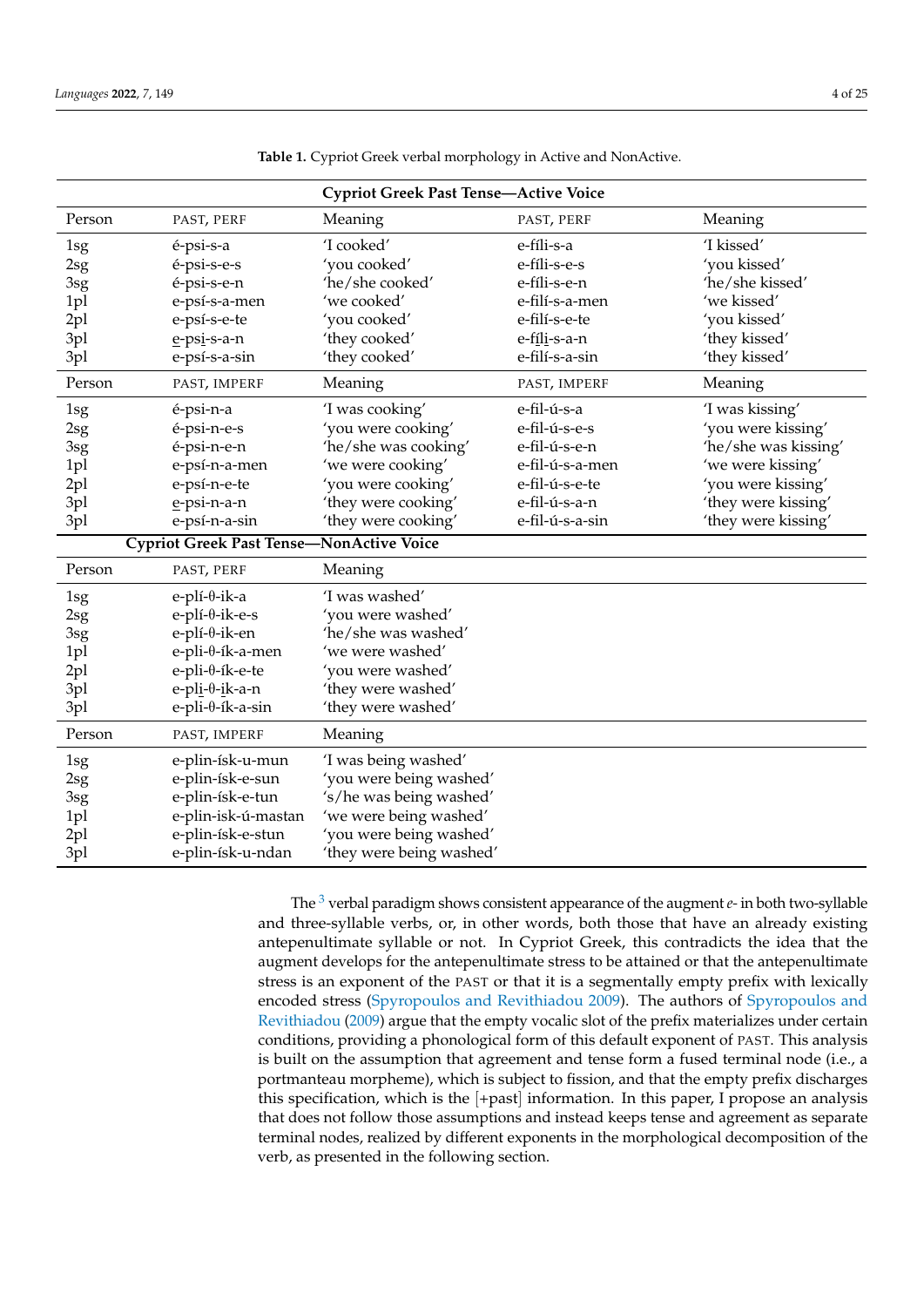#### *2.1. The Realization of Tense and Agreement*

<span id="page-4-1"></span>I will pursue here an analysis with tense and agreement forming separate terminal nodes [4](#page-22-3) which is a different approach from the analysis developed in [Spyropoulos and](#page-24-2) [Revithiadou](#page-24-2) [\(2009\)](#page-24-2). A careful look of the surface forms in Table [1](#page-3-0) shows a consistent pattern: the suffix *-e* appears in 2ND person and 3RD SING. Other suffixes are *-a* and *-u*, with both appearing in 1ST person and 3RD PL. Given the systematic alternation between these exponents, the change can be the result of morphological operations that include feature-deletion rules yielding syntactic neutralization in surface forms. So *-e* is clearly not associated with any author features, with the common property between the two exponents being the fact that they appear in Past Tense.

(7) a. T<sub> $[+$ *past* $] \leftrightarrow$  /-a/</sub> b. T<sub>[+past]</sub>  $\leftrightarrow$  /-e/ / \_\_Agr<sub>[−author</sub>]

Impoverishment [\(Bonet](#page-23-4) [1991\)](#page-23-4), an operation that changes the featural content of morphemes prior to Spell-out via Vocabulary Insertion, deletes certain morphosyntactic features in certain contexts. To explain the distribution of the different exponents in the past, a deletion rule applies in 3RD PL and targets the deletion of the [-author] feature. As a result, *e-* cannot be inserted and *a-* is inserted as the less specified morpheme (e.g., *e-psi-s-a-n*, \**e-psi-s-e-n* 'they cooked').[5](#page-22-4)

<span id="page-4-2"></span>(8)  $\text{Agr}_{[-\text{author}+3\text{pl}]} \rightarrow \text{Agr}_{[+3\text{pl}]}$ 

The distribution of *-u* and *-e* in the nonactive imperfective will then work in a similar way, but only specific to this context <sup>[6](#page-22-5)</sup>, since -*u* would never appear in the active.

<span id="page-4-3"></span>(9) a. T<sub>[+past]</sub>  $\leftrightarrow$  /-u/ b. T<sub>[+past]</sub>  $\leftrightarrow$  /-e/ / \_\_Agr<sub>[−author]</sub>

Impoverishment targets the deletion of the [-author] feature, resulting in the use of the less-marked morpheme, namely /*-u*/ in 3RD PL (e.g., *e-fiy-u-ndan*, \**e-fiy-e-ndan* 'they were kissing'). With this analysis, there is a possible way to account for the distribution of the Tense morphemes in the Past without assuming that they are fused with the agreement morphemes. It follows then that an analysis of the Past Tense augment as the result of a fission process of the fused agreement–tense node cannot be directly implemented in the analysis presented here [\(Spyropoulos and Revithiadou](#page-24-2) [2009\)](#page-24-2). Fission is defined as an operation that permits a terminal node to have multiple exponents. With the current analysis, there is no fused T-Agr terminal node that can be subject to fission, with the end result involving two separate exponents both specified for [+past] plus *α* agreement. It cannot be claimed that fission applies on the basis of only agreement being discharged with the tense morpheme employed as an empty prefix. The two analyses differ on the different assumptions presented for the status of the terminal nodes in Greek and Cypriot Greek, correspondingly.

<span id="page-4-4"></span>A different argument<sup>[7](#page-22-6)</sup> in favor of separate Tense and Agreement projections comes from the co-occurrence with the perfective morpheme *-ik*. [Spyropoulos and Revithiadou](#page-24-2) [\(2009\)](#page-24-2) observe that the [+perf] morpheme does not co-occur with the Past Tense augment in Standard Modern Greek independently of the number of syllables and the position of the stress.

<span id="page-4-0"></span>(10) a. stráfthrow-up -PERF -PAST -ik -a 'I threw up' b.  $*_{\rho}$ PAST-throw-up -PERF -PAST stráf--ik -a c. mb--ík enter -PERF -PAST -a 'I entered'.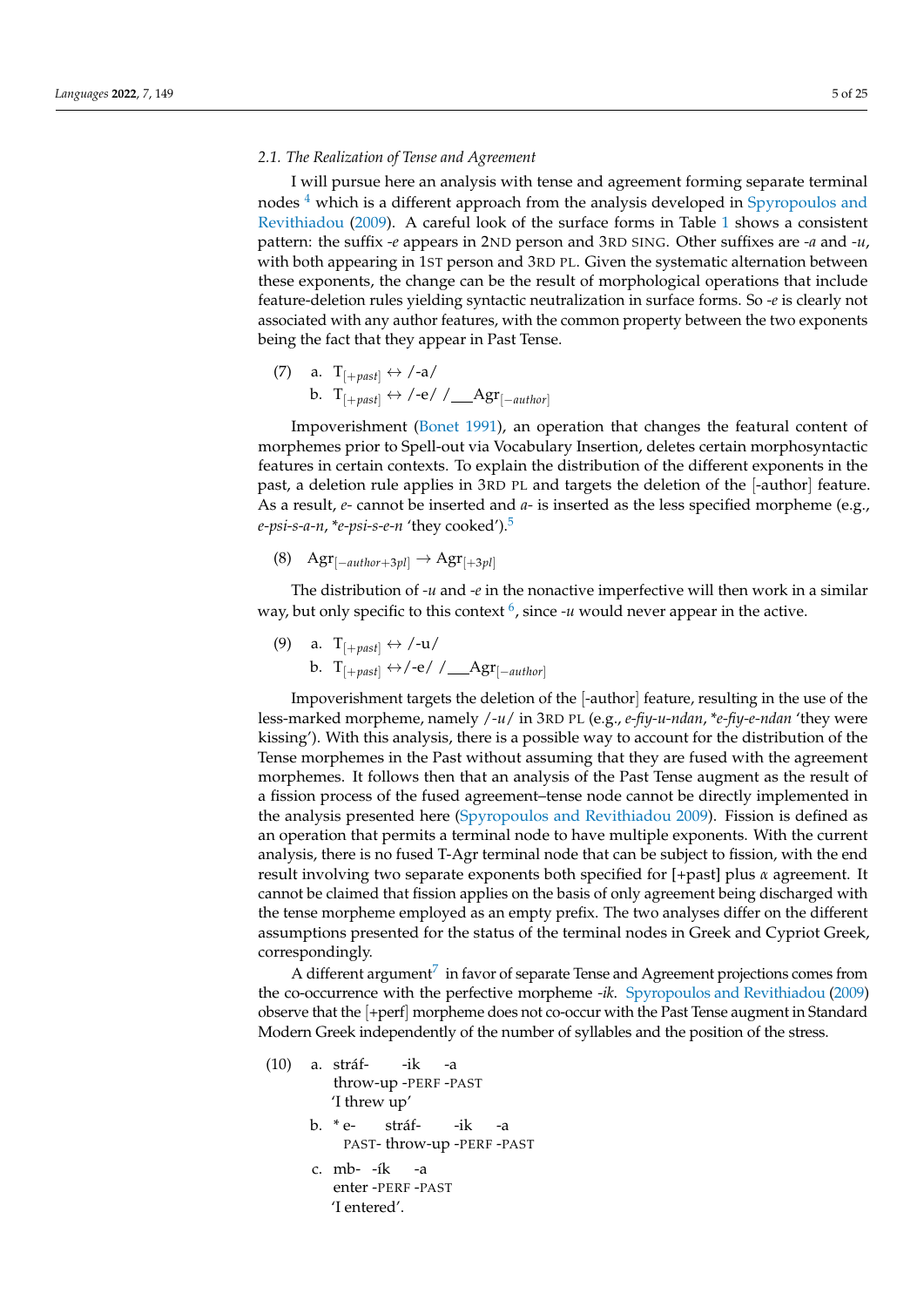<span id="page-5-0"></span>d. \* e-PAST<mark>- enter -</mark>PERF -PAST mb--ík -a

# <span id="page-5-2"></span>[Standard Modern Greek]

The example in [\(10b\)](#page-4-0) is not because of the Trisyllabic rule that allows stress to be positioned in a three-syllable window, and *estráfika* consists of four syllables, assigning the stress on the antepenultimate syllable *straf-*. In [\(10d\)](#page-5-0), however, the augment does not appear, even though it could form the antepenultimate syllable and hold the stress as predicted by the general rule found in the language. The authors of [Spyropoulos and Revithiadou](#page-24-2) [\(2009\)](#page-24-2) argue that the competition between insertion of the augment and insertion of *-ik* can be explained if it is seen as a more-specified, in terms of features, morpheme, i.e., [+past, (+perf)]. With both being past tense exponents, *ik-* is selected by perfective aspect. The augment is only specified for [+PAST], therefore insertion of *-ik* wins in perfective forms as the most-specified morpheme.

In Cypriot Greek, the perfective -ik is optional<sup>[8](#page-22-7)</sup> in the non-active forms of 2nd and 3rd SING. This clearly shows that T*ik-* is not a single morpheme in Cypriot Greek (see [Joseph](#page-24-4) [and Smirniotopoulos](#page-24-4) [1993;](#page-24-4) [Ralli](#page-24-5) [2005;](#page-24-5) [Roussou](#page-24-6) [2009;](#page-24-6) [Warburton](#page-24-7) [1973](#page-24-7) for Standard Modern Greek), and that the augment has a morphological role in the underlying structure that is not affected by any other morpheme. This optionality seems to be the result of outward sensitivity in contextual allomorphy and the form of the tense morpheme. Insertion of *-ik* is sensitive to a context where the tense morpheme appears as *-e* or *-i*. In the cases where aspect surfaces null, the tense morphemes appear as *-i*; when it surfaces as *-ik*, then it surfaces as *-e*. Tables [2](#page-5-1) and [3](#page-6-0) show a few examples where the verb form optionally surfaces with *-ik* in 2ND and 3RD PERSON SINGULAR.

<span id="page-5-3"></span>

|          | Cypriot Greek Perfective -ik, 2ND PERSON SINGULAR |                                             |                           |  |  |  |
|----------|---------------------------------------------------|---------------------------------------------|---------------------------|--|--|--|
| Root     | PAST, NONACTIVE                                   | PAST, NONACTIVE                             | Meaning                   |  |  |  |
| skoto-   | e-skotó - $\theta$ -ik -e -s                      | e- skotó- $\theta$ - $\oslash$ -i -s        | 'you were killed'         |  |  |  |
| fakk-    | e- fat $\int$ í - $\theta$ -ik -e -s              | e- fat $\int$ í- $\theta$ - $\oslash$ -i-s  | 'you were hit'            |  |  |  |
| sandano- | e-sandanó - $\theta$ -ik -e -s                    | e- sandanó - $\theta$ - $\varnothing$ -i -s | 'you were confused'       |  |  |  |
| ayap     | ayap -í - $\theta$ -ik -e -s                      | $ayapi -\theta -\emptyset -i -s$            | 'you were loved'          |  |  |  |
| $psi$ -  | e- $psi - \theta - ik - e - s$                    | e- psí - $\theta$ - $\varnothing$ -i -s     | 'you were cooked'         |  |  |  |
| $vaf -$  | e-váf-t-ik-e-s                                    | e-váf-t-Ø-i-s                               | 'you were painted'        |  |  |  |
| pandrev- | e- pandréft -ik -e -s <sup>9</sup>                | e- pandréft -Ø -i -s                        | 'you were married'        |  |  |  |
| $pe-$    | e-péxt-ik-e-s                                     | e-péxt -∅ -i -s                             | 'you shot yourself'       |  |  |  |
| mbe-     | $é$ - mb -ik -e -s                                | $é-mb - \oslash -i -s$                      | 'you entered'             |  |  |  |
| $su-$    | e-súst-ik-e-s                                     | e-súst - $\oslash$ -i -s                    | 'you were shaken'         |  |  |  |
| ksev-    | e- ksév -ik -e -s                                 | e- ksév -∅ -i -s                            | 'you got up on something' |  |  |  |

<span id="page-5-1"></span>**Table 2.** The perfective *-ik* in 2ND PERSON SINGULAR.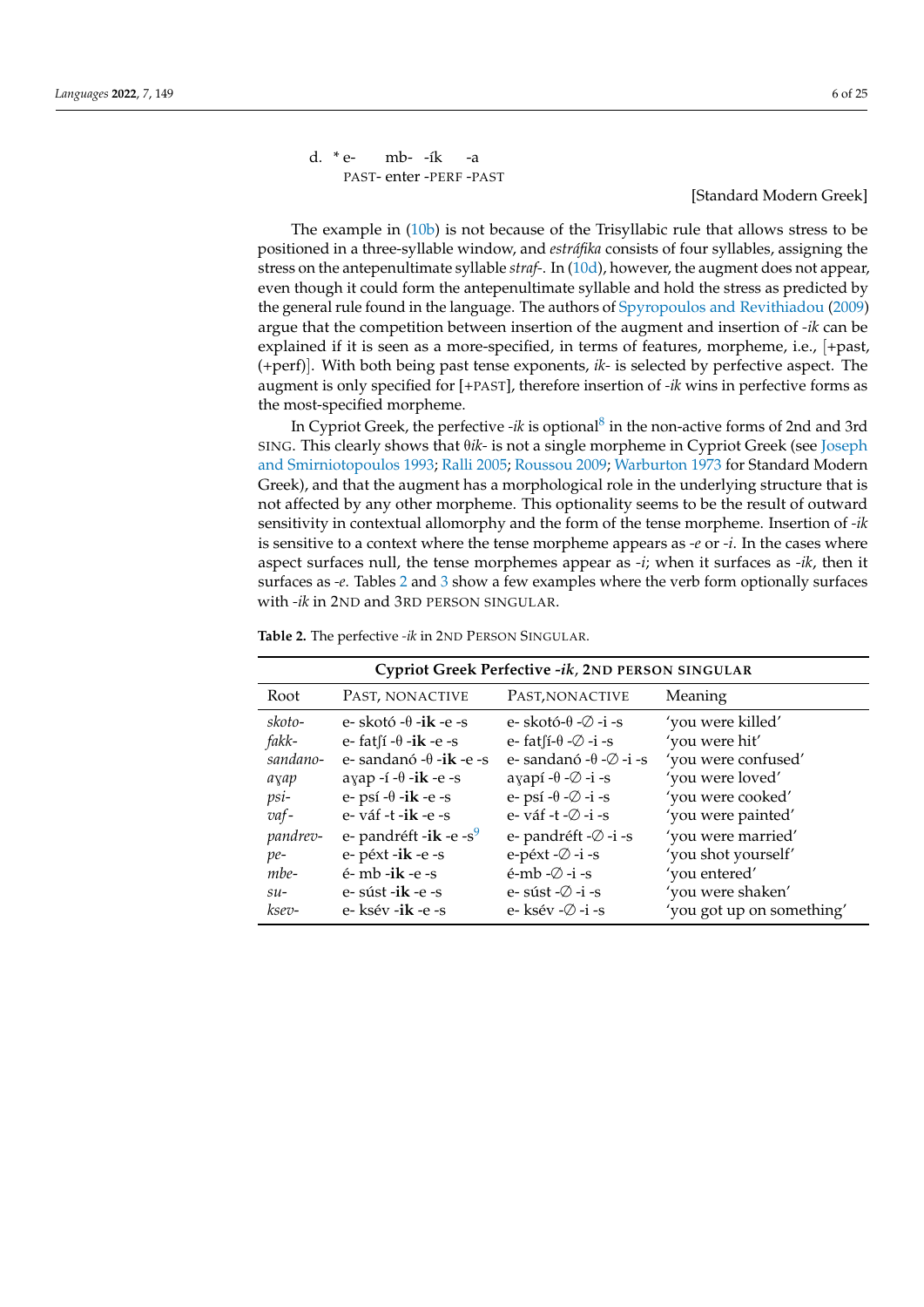| Cypriot Greek Perfective -ik, 3RD PERSON SINGULAR helshelit                              |                                                                                                                                                                                                                                                                                                                         |                                                                                                                                                                                                                                                                                                                                                                                                      |                                                                                                                                                                                                       |  |  |
|------------------------------------------------------------------------------------------|-------------------------------------------------------------------------------------------------------------------------------------------------------------------------------------------------------------------------------------------------------------------------------------------------------------------------|------------------------------------------------------------------------------------------------------------------------------------------------------------------------------------------------------------------------------------------------------------------------------------------------------------------------------------------------------------------------------------------------------|-------------------------------------------------------------------------------------------------------------------------------------------------------------------------------------------------------|--|--|
| PAST, NONACTIVE                                                                          | PAST, NONACTIVE                                                                                                                                                                                                                                                                                                         | Meaning                                                                                                                                                                                                                                                                                                                                                                                              |                                                                                                                                                                                                       |  |  |
| skoto-<br>fakk-<br>sandano-<br>ayap-<br>psi-<br>vaf-<br>pandrev-<br>pe-<br>mbe-<br>$su-$ | e- skotó- $\theta$ -ik -e -(n)<br>e- fat $\int$ í - $\theta$ -ik -e - $(n)$<br>e-sandanó - $\theta$ -ik -e -(n)<br>$ayapi -θ -ik -e -(n)$<br>e- $psí$ - $\theta$ -ik-e- $(n)$<br>e-váf-t- $ik -e - (n)$<br>e- pandré -ft -ik -e -(n)<br>e- $p$ $ext -ik -e - (n)$<br>$\acute{e}$ - mb -ik -e -(n)<br>e-súst-ik-e $-(n)$ | e-skotó- $\theta$ - $\emptyset$ -i- $(n)$<br>e- fat $[i-\theta - \varnothing -i-(n)]$<br>e-sandanó - $\theta$ - $\emptyset$ -i -(n)<br>$ayapi -\theta -\emptyset -i -(n)$<br>e- psí- $\theta$ - $\emptyset$ -i- $(n)$<br>e-váf-t- $\emptyset$ -i-(n)<br>e- pandré -ft - $\emptyset$ -i -(n)<br>e- péxt - $\emptyset$ -i -(n)<br>$\acute{e}$ - mb - $\oslash$ -i -(n)<br>e-súst - $\emptyset$ -i -(n) | 's/he was killed'<br>'s/he was hit'<br>'s/he was confused'<br>'s/he was loved'<br>'it was cooked'<br>'s/he was painted'<br>'s/he was married'<br>'it was played'<br>'s/he entered'<br>'it was shaken' |  |  |
| ksev-                                                                                    | e- $k$ sév -i $k$ -e -(n)                                                                                                                                                                                                                                                                                               | e- ksév - $\oslash$ -i -(n)                                                                                                                                                                                                                                                                                                                                                                          | 's/he got up on something'                                                                                                                                                                            |  |  |

<span id="page-6-0"></span>**Table 3.** The perfective *-ik* in 3RD PERSON SINGULAR.

As expected, the Cypriot Greek augment distribution is not affected by the alternation from two- to three-syllable verbs stems.

|  | $(11)$ a. e- stráf- -ik -e -n | c. * stráf- -ik -e -n     |
|--|-------------------------------|---------------------------|
|  | PAST-return--PERF-PAST-AGR    | return- -PERF -PAST- -AGR |
|  | 'He returned'.                | 'He returned'.            |
|  | $h$ $e$ - stráf- -i -n        | d * stráf -i -n           |
|  | PAST-return--PAST-AGR         | return- -PAST -AGR        |
|  |                               |                           |

The Vocabulary items for the insertion of *ik-* in Cypriot Greek given the distribution of *-ik* are as follows:

(12) a. Aspect $[+PERF] \leftrightarrow /-ik // \text{Voice}[-ACT]$ b. Aspect[+PERF]↔∅/Voice[-ACT] T[*-i*]

<span id="page-6-2"></span>Even if this is the case for Standard Modern Greek, *e-* does not compete with *-ik* in irregular verbs in Cypriot Greek, as in  $(13)^{10}$  $(13)^{10}$  $(13)^{10}$  $(13)^{10}$ . This shows that an analysis where in the competition of the two, *-ik* is defined as the more specified morpheme and blocks insertion of the augment, is not supported, and that *-ik* is the exponent of perfective aspect. It follows that (11d) is possible in Cypriot Greek, as also shown below.

- <span id="page-6-3"></span><span id="page-6-1"></span>(13) a. mbé -n enter- -IMPERF -NONPAST  $-\Omega$ 'I am entering'.
	- b. e-PAST<mark>- enter- -</mark>PERF **-**PAST mb- -<u>ik</u> -a 'I entered'.

#### *2.2. Realizing the Augment*

The distribution of the augment in Cypriot Greek shows morphosyntactic differences with its close relative, Standard Modern Greek, and the already existing analyses of the Greek augment cannot be adopted here. Even more, the distribution of the Cypriot Greek augment in complex items seems to also differ in cases of verbs preceded by preverbs, verbs or nouns, as will be discussed further below. Most importantly, though, changes in the linear order of morphemes are part of derivational operations that are separate from the phonological exponence of the morphemes.

Cypriot Greek shows a different distribution of the augment compared to its use in Standard Modern Greek in that the Cypriot Greek augment is a Past Tense exponent that surfaces independently of stress. It depends on both the root and the suffixes, and not the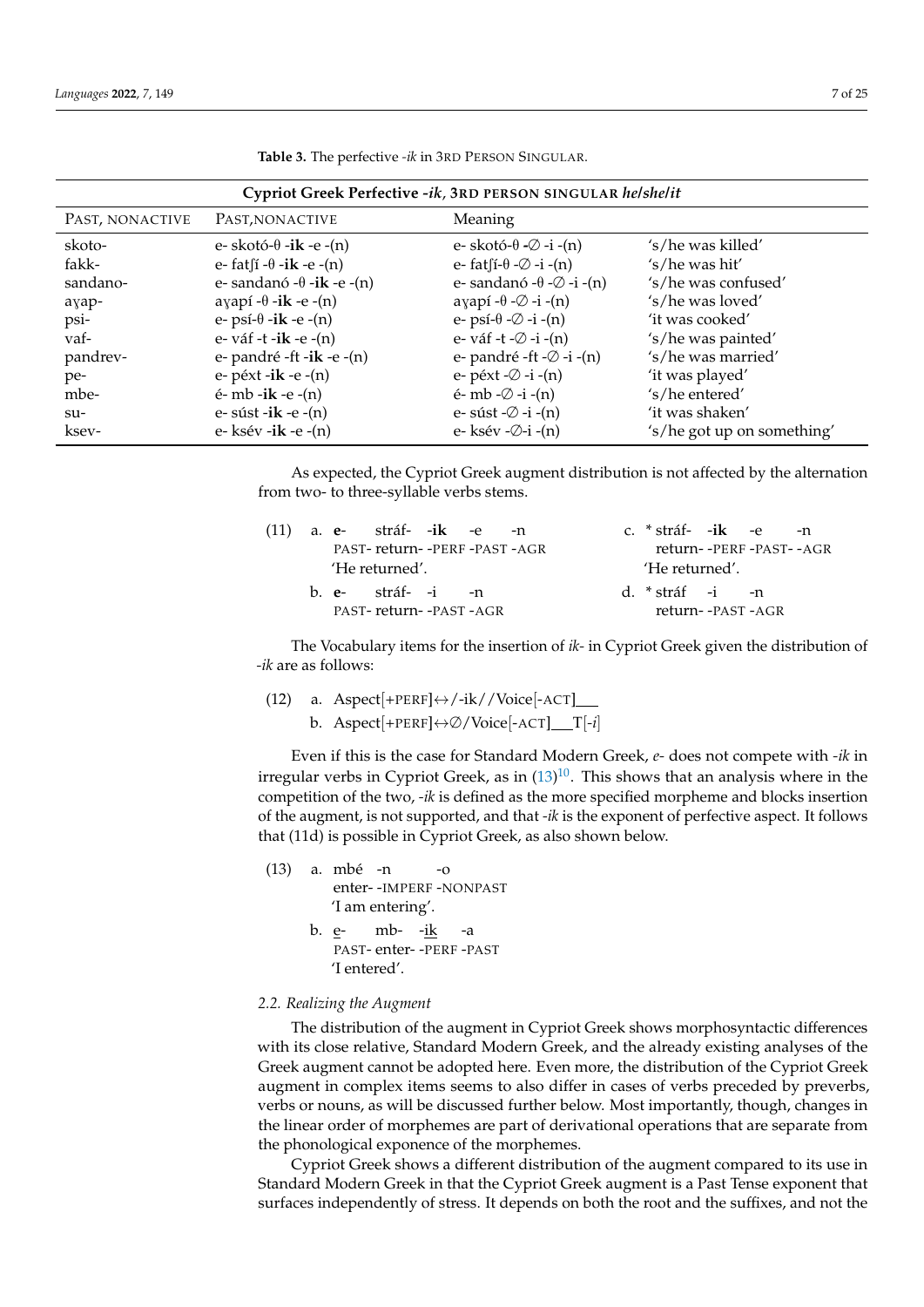root alone. This cannot be seen in Cypriot Greek given the augment's obligatory presence, but the restrictions in Standard Modern Greek show the pattern in the following examples. Example [\(14\)](#page-7-0) shows a one-syllable root, and Example [\(15\)](#page-7-1) a two-syllable root.

```
(14) a. stél
-no
          send
-NONPAST.1SG
         'I am sending'.
      b. é-
          PAST-
send
-PAST.1SG
                stil
-a
         'I sent'.
      c. stíl
-a
          send
-PAST
-1SG
                     -me
         'We sent'.
(15) a. kaθar-i -z
          clean
-v
-IMPERF
-NONPAST.1SG
                           -\Omega'I am cleaning'.
      b. ka\thetaar -i -s
          clean
-v
-PERF
-PAST.1SG
                        -a
         'I cleaned'.
      c. kaθar-i -s
          clean
-v
-PERF
-PAST
-1PL
                        -a
                               -me
         'We cleaned'.
```
In  $(14b)$ , the suffix that follows the root is one syllable, but in  $(14c)$  the suffixes that follow the root form two syllables. The augment appears only in [\(14b\)](#page-7-2), but it does not appear when the suffixes that follow the root form more than one syllable. This clearly shows that the augment *e-* in Standard Modern Greek is conditioned by the count of syllables of the stem, and not the root. On the other hand, [\(15\)](#page-7-1) shows a two-syllable root, and, given the number of syllables as suffixes, the augment does not appear in any of these.

As I have shown in Table [1,](#page-3-0) this generalization is irrelevant to Cypriot Greek, which I argue instead follows the following set of rules $11$ :

<span id="page-7-4"></span>(16) a. 
$$
T[+PAST] \rightarrow e/\_\_\mathbb{C}
$$
  
b.  $T \rightarrow \emptyset$ 

By the Elsewhere principle, Cypriot Greek vowel-initial verbs will not show *e-*, as in the following example:

```
(17) a. ayap-á
         love
-NONPAST
-2SG
                        -S.'You love'.
      b. (*e)- ayáp-i -s -e
         PAST-
love
-v
-PERF
-PAST
-2SG
                                 -S.'You loved'.
```
The following trees illustrate the appearance of the augment *e-* in Cypriot Greek after head movement has been applied. Given the two different tense morphemes, there are two T projections, which are labeled a T*low* and T*high*. T*high* realizes an exponent only in Past Tense, similarly to particular allomorphs appearing in a T*high* position in the analysis of the verb in Irish [\(Ostrove](#page-24-8) [2015\)](#page-24-8)<sup>[12](#page-22-11)</sup>.

<span id="page-7-5"></span>(18) é-PAST-cook -PERF -PAST -AGR psi -s -e -s 'You cooked (it)'.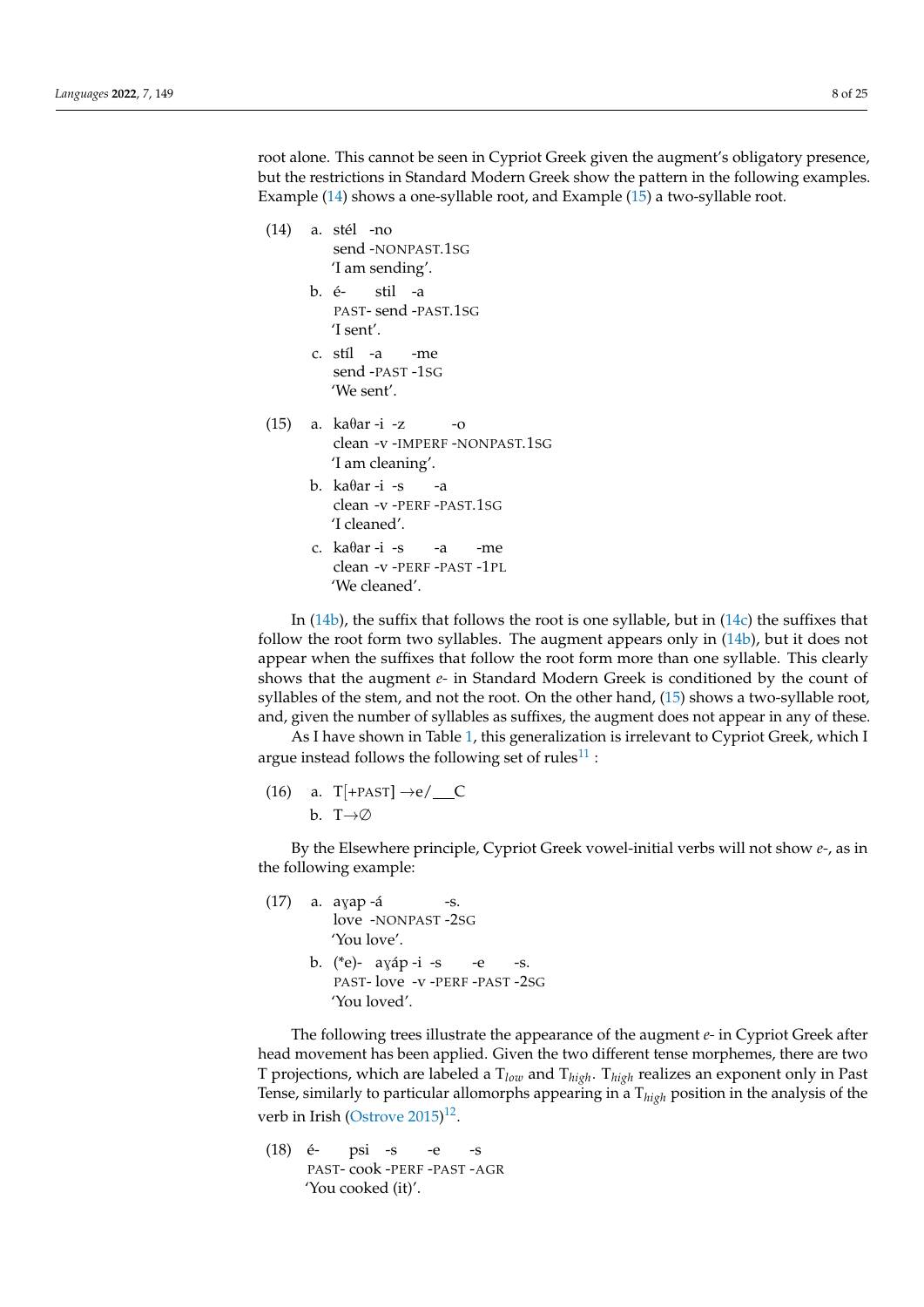

The main claim here is that the Cypriot Greek augment *e-* is an exponent of [+PAST] and not an empty prefix [\(Spyropoulos and Revithiadou](#page-24-2) [2009\)](#page-24-2) in a feature hierarchy where T and Agr do not form a fused terminal node. Given the clear morphological, rather than morphophonological, status of the augment in Cypriot Greek, a different distribution should also be expected in verbal complexes that make use of it. More specifically, the morphological nature of the Cypriot Greek augment is also seen in cases of Doubling and Metathesis, where abstract morphemes are subject to the relevant operation that generate a particular linear order. The following section presents cases of verbal complexes, the restrictions on the positioning of prefixes and preverbs, and the doubling and metathesis of the augment.

#### <span id="page-8-0"></span>**3. The Augment in Verbal Complexes**

The view of the augment as part of the morphosyntactic structure that precedes exponence or Vocabulary Insertion is clearly seen with the absence of any changes based on prosodic conditions in the examples above. Furthermore, double exponence of the augment and, more specifically, cases of Metathesis and Doubling as will be discussed for the examples to follow, support the proposal that in a derivational view of morphology, the operations that affect the augment apply before Vocabulary Insertion and at a stage without phonological exponence.

The data in this section are cases of verbal complexes (i.e., compounds, see [Ralli](#page-24-9) [\(2010\)](#page-24-9) for discussion on compounding in Standard Modern Greek) in Cypriot Greek, which previous work classifies in different categories according to the properties of the preverb [\(Alexiadou](#page-23-5) [1997;](#page-23-5) [Dimela and Melissaropoulou](#page-23-6) [2009;](#page-23-6) [Ralli](#page-24-10) [2004,](#page-24-10) among others). Some of the preverbs discussed below are first constituents of compounds, which is not the case with prefixes that do not have this phrasal status. This classification is relevant here with respect to the appearance of the augment in some of these categories, but not others: adverbs, verbs and nouns serving as first constituents in the verbal complexes allow double appearance of the augment (21a). On the other hand, prefixes only allow the augment word-initially (21b).

- (20) a. E<sub>1</sub>- par<u>a</u>-(e<sub>2</sub>-) psi -s PAST-over- PAST-cook -PERF -PAST it -a to. 'I overcooked it'.
	- b.  $E_1$ -PAST-de- PAST-color- -PERF -PAST it ksí- (\*e<sub>2</sub>-) va -ps -a to. 'I decolored it'.

The distribution of the augment partly confirms the need for this classification to exist, with one group of preverbs allowing post-syntactic operations to take place and the other group disallowing them. I argue that the cases described here have different syntax in terms of the position of the preverb and the prefix in the structure.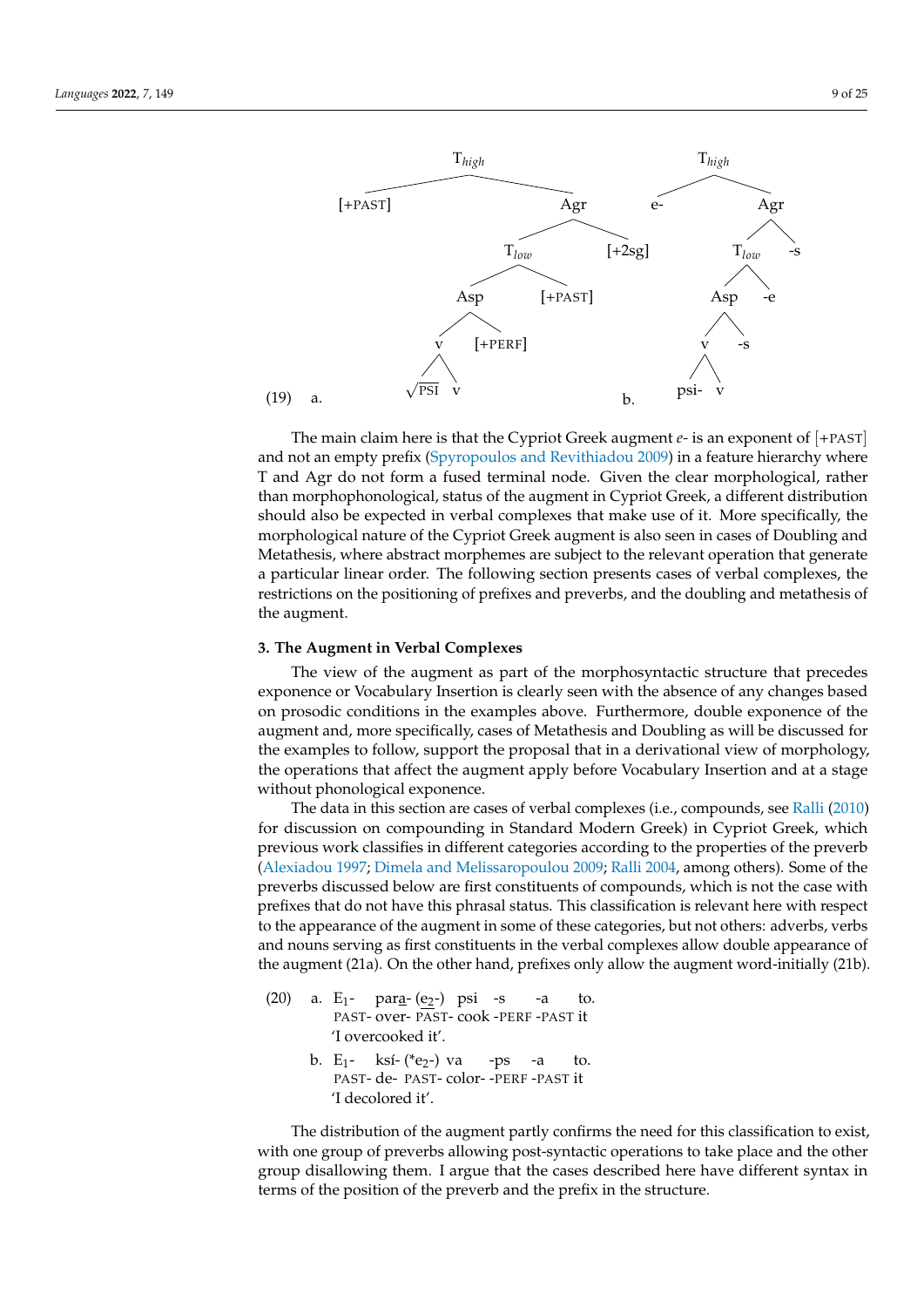#### *3.1. Preverbs*

<span id="page-9-2"></span><span id="page-9-1"></span>The augment  $e$ - can appear in two positions<sup>[13](#page-22-12)</sup> when the verb combines with an adverb<sup>[14](#page-22-13)</sup>. In these cases,  $e_2$ - can be omitted, but when it is present and serves as the antepenultimate syllable, it holds the stress. The preverbs *psil-, mis-, poll-* are also free morphemes used as adjectives (e.g., *psilo xtirio* 'tall building') and *kal-*, *si*y- can be used as adverbs (e.g., *parpato siya* 'I walk slowly').

- <span id="page-9-0"></span>(21) a.  $E_1$ - psil- <u>o</u>- ( $e_2$ -) psi -s PAST-little-CM- PAST-cook -PERF -PAST.1SG it -a to. 'I barely cooked it'.
	- b. E<sub>1</sub>- mis- <u>o</u>- (e<sub>2</sub>-) psi -s PAST-half-CM- PAST-cook -PERF -PAST.1SG it -a to. 'I half cooked it'.
	- c. E<sub>1</sub>- kal- <u>o</u>- (<u>e<sub>2</sub></u>-) psi -s PAST-good-CM- PAST-cook -PERF -PAST.1SG it -a to. 'I cooked it well'.
	- d. E<sub>1</sub>- poll- <u>o</u>- (<u>e<sub>2</sub></u>-) psi -s PAST-much-CM- PAST-cook -PERF -PAST.1SG it -a to. 'I cooked it a lot'.
	- e. E<sub>1</sub>- par<u>a</u>-(e<sub>2</sub>-) psi -s -a PAST-over- PAST-cook -PERF -PAST it to. 'I overcooked it'.
	- f. E<sub>1</sub>- siy- <u>o</u>- (e<sub>2</sub>-) psi -s PAST-slow-CM- PAST-cook -PERF -PAST it -a to. 'I slow-cooked it'.

In [\(21\)](#page-9-0), the stress surfaces on the augment since the verb *psín-* 'to cook' belongs in the first conjugation, where stress is found on the penult. In fact, when the stress is on the final syllable, then stress shifts to the penultimate syllable, as in *ksana-pon-ó* > *e*1*-ksana-(e*2*-)pón-u-n* 'I was in pain again'. So, stress always retracts a syllable to the left in the past.

There are no restrictions on the appearance of the augment in three-syllable verbs, as is already predicted by the basic distribution of the augment.

(22) a.  $E_1$ - psil- o- (e<sub>2</sub>-)  $\theta$ kjáva -s PAST-little-CM- PAST-read -PERF -PAST -a. 'I studied a little'. b.  $E_1$ - mis- o-  $(e_2$ -)  $\theta$ kjáva -s PAST<mark>- half-</mark> CM- PAST- read -PERF -PAST -a. 'I studied enough, but not everything'. (lit. I half studied.) c.  $E_1$ - ksana- $(e_2)$   $\theta$ kjáva -s PAST- again- PAST- read -PERF -PAST -a. 'I studied again'.

Following these examples, it is not surprising that omitting the first augment is not allowed.

(23) a.  $*$  Siy- <u>o-</u> ( $e_2$ -) psi -s slow-CM- PAST-cook -PERF -PAST it -a to. 'I cooked it slowly'. b. \* Mis- <u>o-</u> (<u>e2</u>-) psi -s -a half-CM- PAST-cook -PERF -PAST it to. 'I half cooked it'.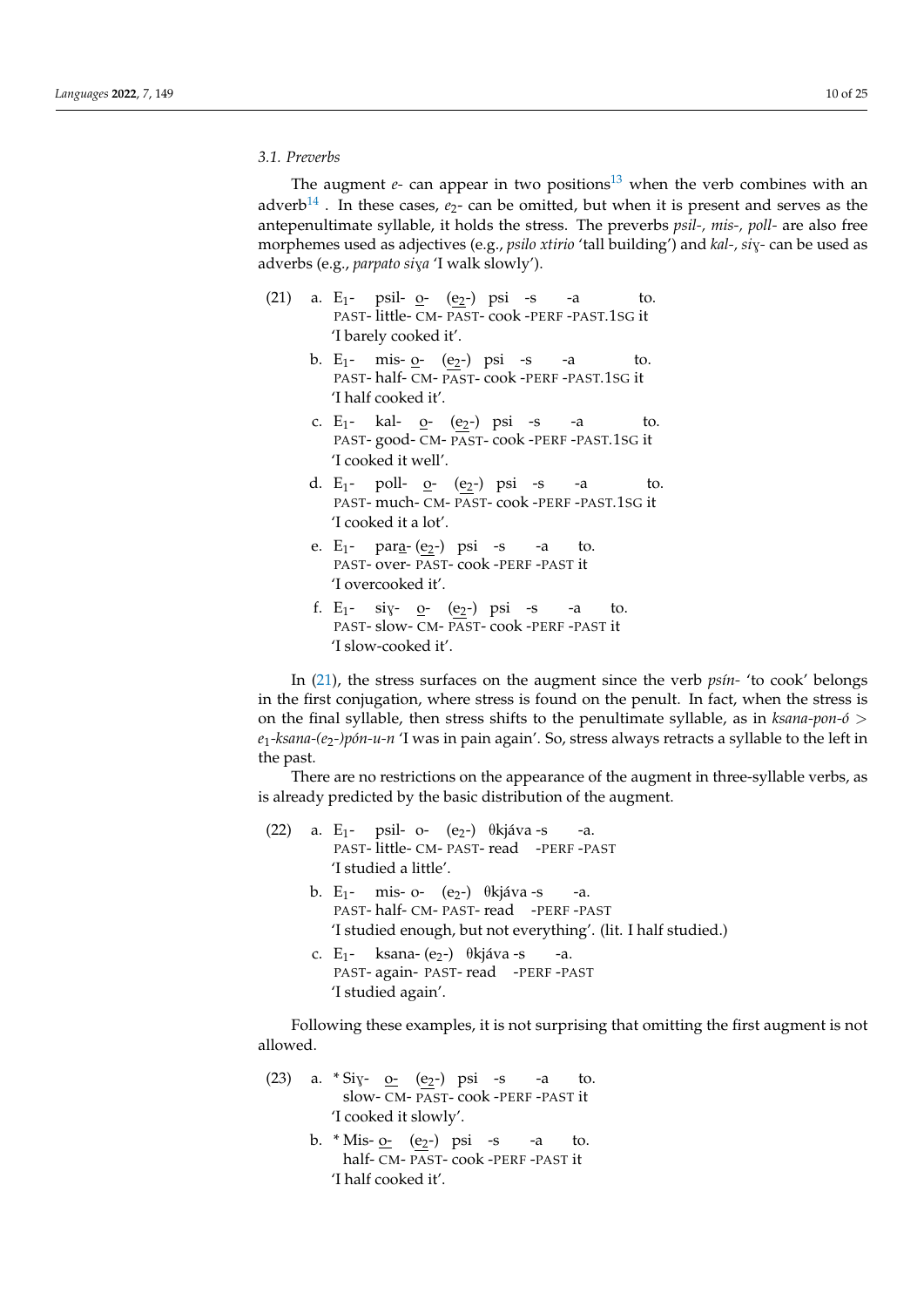c. \* Mis- <u>o-</u> (e<sub>2</sub>-) θkjáva -s half-CM- PAST-read -PERF -PAST -a. 'I studied enough, but not everything'. (lit. I half studied.)

Another case where the PAST can surface in two positions is with the use of *ksana* 'again', which also forms a compound with the verb. Unlike the cases seen above, the compound marker *-o* does not show up with the use of *ksana*, since the vowel *-a* is part of the root and a vowel does not need to be inserted between the two members of the compound. Unlike *ksana*, *-a* is not always part of the root; this can be seen by the appearance of the  $e_2$ -, as in *met-á-* 'after',  $e_1$ -metá-lav-a >  $e_1$ -met- $e_2$ -lav-a 'to receive communion' and in *par-a-*,  $e_1$ -par-á-lav-a >  $e_1$ -par-é<sub>2</sub>-lav-a 'to receive'.

- (24) a. En na to ksana-psí -s be to it again-cook -PERF -NONPAST -o. 'I will cook it again'.
	- b. E<sub>1</sub>- ksan<u>a</u>-(<u>e2</u>-) psi -s PAST-again- PAST-cook -PERF -PAST it -a to. 'I cooked it again'.
	- c. En na to ksana-pé -ps -o. be to it again-send -PERF -NONPAST 'I will send it again'.
	- d. E<sub>1</sub>- ksan<u>a</u>-(<u>e<sub>2</sub></u>-) pe -ps PAST-again- PAST-send -PERF- PAST it -a to. 'I sent it again'.

As in the examples given before, *e*1- is obligatory with the use of *ksana*.

- (25) a. \* Ksan<u>a</u>- (<u>e2</u>-) psi -s again- PAST-cook -PERF -PAST it -a to. 'I cooked it again'.
	- b. \*Ksan<u>a</u>- (<u>e2</u>-) pe -ps -a again- PAST-send -PERF -PAST it to. 'I sent it again'.

#### *3.2. N–V and V–V Compounds*

<span id="page-10-0"></span>Double augments also appear in compounds<sup>[15](#page-22-14)</sup> which show once again that the  $e_2$ does not have to be stressed. In the following example, the stress is on the final syllable in the NonPast and retracts one syllable to the left in the Past. When  $e_2$ - is present, it is unstressed.

|  | (26) a. I Patu t∫iy- o- pon -á ka $\theta$ i mera.                                                                               |
|--|----------------------------------------------------------------------------------------------------------------------------------|
|  | the Patu abdomen- CM- hurt--NONPAST every day                                                                                    |
|  | 'Patu has a stomachache every day'.                                                                                              |
|  | b. I Patu $e_1$ - t <sup>[j</sup> y- o- $(e_2$ -) pón -e -n extes.<br>the Patu PAST- abdomen- CM- PAST- hurt--PAST-AGR yesterday |
|  | 'Patu had a stomachache yesterday'.                                                                                              |

The following tables (see Tables [4](#page-11-0) and [5\)](#page-11-1) show more examples with two-syllable and three-syllable verb stems, irregular and suppletive verbs that are part of N–V and V–V verbal complexes.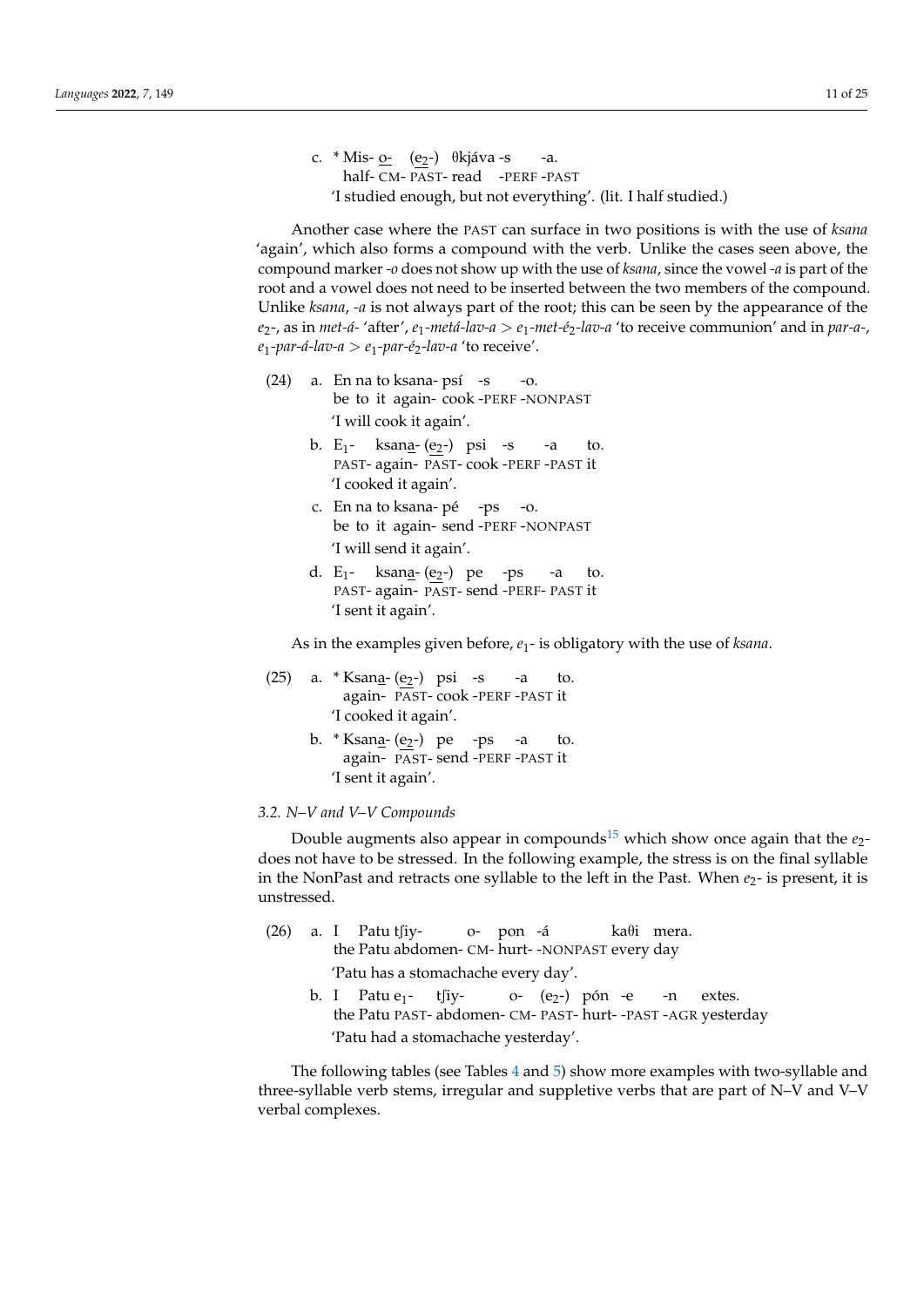| NON-PAST, PERF  | PAST, PERF                       | PAST, PERF, $+e_2$                               | <b>Meaning</b>           |
|-----------------|----------------------------------|--------------------------------------------------|--------------------------|
| tsul-o-káts-o   | e <sub>1</sub> -tsul-ó-kats-a    | $e_1$ -tsul-o- $\acute{e}_2$ -kats-a             | 'to sit with knees bent' |
| yaur-o-mnjá-z-o | e <sub>1</sub> - yaur-ó-mnja-s-a | e <sub>1</sub> - yaur-o-é <sub>2</sub> -mnja-s-a | 'to look like a donkey'  |
| anay-o-syín-o   | anav-ó-svin-a                    | anav-o-é <sub>2</sub> -svin-a                    | 'to flicker'             |
| tsiy-o-pon-ó    | $e_1$ -tsiy-o-pón-u-n            | $e_1$ -tsiy-o-e <sub>2</sub> -pón-u-n            | 'to have a stomachache'  |
| xask-o-yel-ó    | e <sub>1</sub> -xask-o-yél-u-n   | e <sub>1</sub> -xask-o-e <sub>2</sub> -yél-u-n   | 'to gape and laugh'      |

<span id="page-11-0"></span>**Table 4.** Verbal complexes with two-syllable verb stems.

<span id="page-11-1"></span>**Table 5.** Verbal complexes with three-syllable verb stems.

| <b>NON-PAST, PERF</b> | PAST, PERF                        | $PAST,PERF, +e2$                   | <b>Meaning</b>          |
|-----------------------|-----------------------------------|------------------------------------|-------------------------|
| xar-o-palé-fk-o       | e <sub>1</sub> -xar-o-pále-ps-a   | $e_1$ - xar-o- $(e_2)$ pále-ps-a   | 'to be at death's door' |
| ylik-o-kitá-z-o       | $e_1$ -ylik-o-kíta-ks-a           | $e_1$ - ylik-o- $(e_2)$ kíta-ks-a  | 'to have a sweet gaze'  |
| strif-o-yirí-z-o      | $e_1$ -strif-o-yíri-z-a           | $e_1$ - strif-o- $(e_2)$ yíri-z-a  | 'to whirl around'       |
| kli-o-stomnjá-z-o     | e <sub>1</sub> -kli-o-stómnja-s-a | $e_1$ -kli-o- $(e_2$ -)stómnja-s-a | 'to stop talking'       |

The double appearance of *e-* confirms that it does not surface to only hold the stress in Cypriot Greek and that it is not affected by the classification of other prefixes.

#### *3.3. Prefixes*

Prefixes, unlike preverbs, verbs and nouns, do not show the same distribution with the augment. More specifically, they do not allow the augment to appear to the immediate left of the verb root, but only allow it word-initially (i.e., *e*1-). This is the case with *po-* and *andi-* in the examples below <sup>[16](#page-22-15)</sup>.

<span id="page-11-3"></span><span id="page-11-2"></span>With *po-*: [17](#page-23-7)

- $(27)$  a. E<sub>1</sub>- pó- $(*e_2)$  fkal PAST-*po*- PAST-take.out- -PAST -AGR him -e -s ton. 'You exhausted him'.
	- b. E<sub>1</sub>- pó- (\*e<sub>2</sub>)- spa PAST- po- PAST- break- -PERF -PAST -AGR him -s -e  $-S$ ton. 'You beat him'.
	- c. E<sub>1</sub>- po- (\*e<sub>2</sub>-) kúppi -s PAST-po- PAST-flip- -PERF -PAST it -a to. 'I flipped it'.

The following shows that *e*2- is also not possible with *andi-*:

(28) Andi- (\*e<sub>2</sub>-) mili -s against- PAST-talk- -PERF -PAST -a . 'I talked back'.

# *3.4. A Syntactic Approach*

A crucial difference between the different types of complexes presented above is the one between preverbs and prefixes. I argue here that preverbs and prefixes show a different syntax for the linear sequences given below.

- (29) a. Aug PV root Asp T Agr
	- b. Aug PV Aug root Asp T Agr

The crucial aspect of the cases discussed here is the time of the Merge of the verb root with the preverb (or prefix) (hence, PV below), that is, whether the verb root and the prefix have merged before verb raising to T. If the verb root and the preverb form a verbal complex before V raised to T, then the complex can only be merged with an augment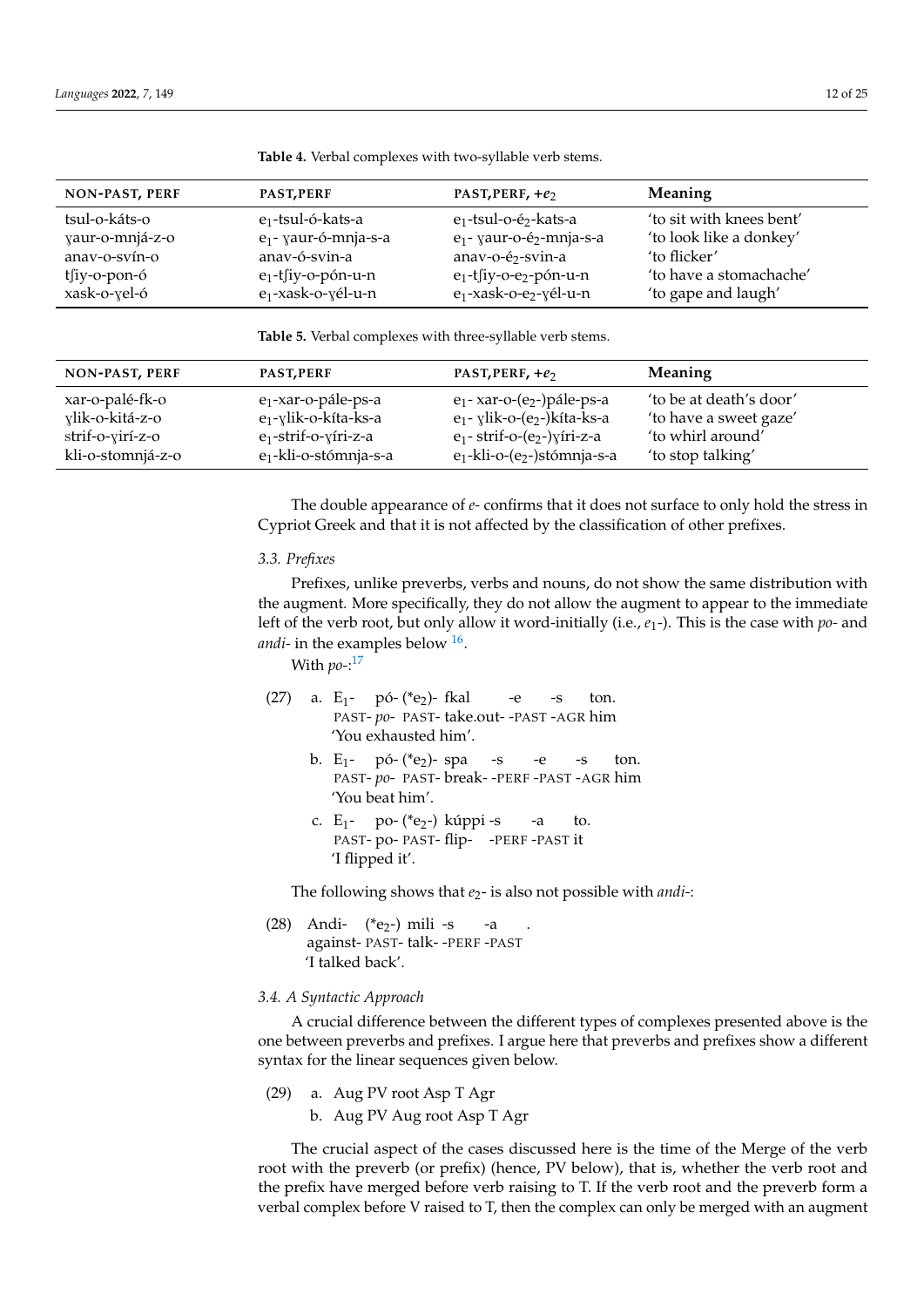linearly preceding both the preverb and the verb. On the other hand, if the verb root raised to T before the preverb and the verb merge together, then the root (along with all other functional exponents) can merge with the augment.

Prefixes that are merged lower in the structure will only appear to allow the augment in the first position, as they have already formed a verbal complex when the augment is merged to the structure, as in the example repeated below.

(30) E<sub>1</sub>- pó-fkal PAST-*po*-take.out- -PAST -AGR him -e -s ton. 'You exhausted him'.

As the verb raises, the prefix and the verb form a verbal complex before the verb gets to T.



In the cases where the augment is allowed both to the left of the root and also at the first position, the verb root and the preverb do not form a verbal complex before the verb raises to T, since the preverb is merged higher than the T position in the structure.

(32) E<sub>1</sub>- ksan<u>a</u>-(e<sub>2</sub>)- pe- -ps PAST-again- PAST-send -PERF -PAST it -a to. 'I sent it again'.



The case of the German particle verbs and their distribution with the morpheme *ge-*, where the particle can be separated from the verb or be part of the verbal complex, is also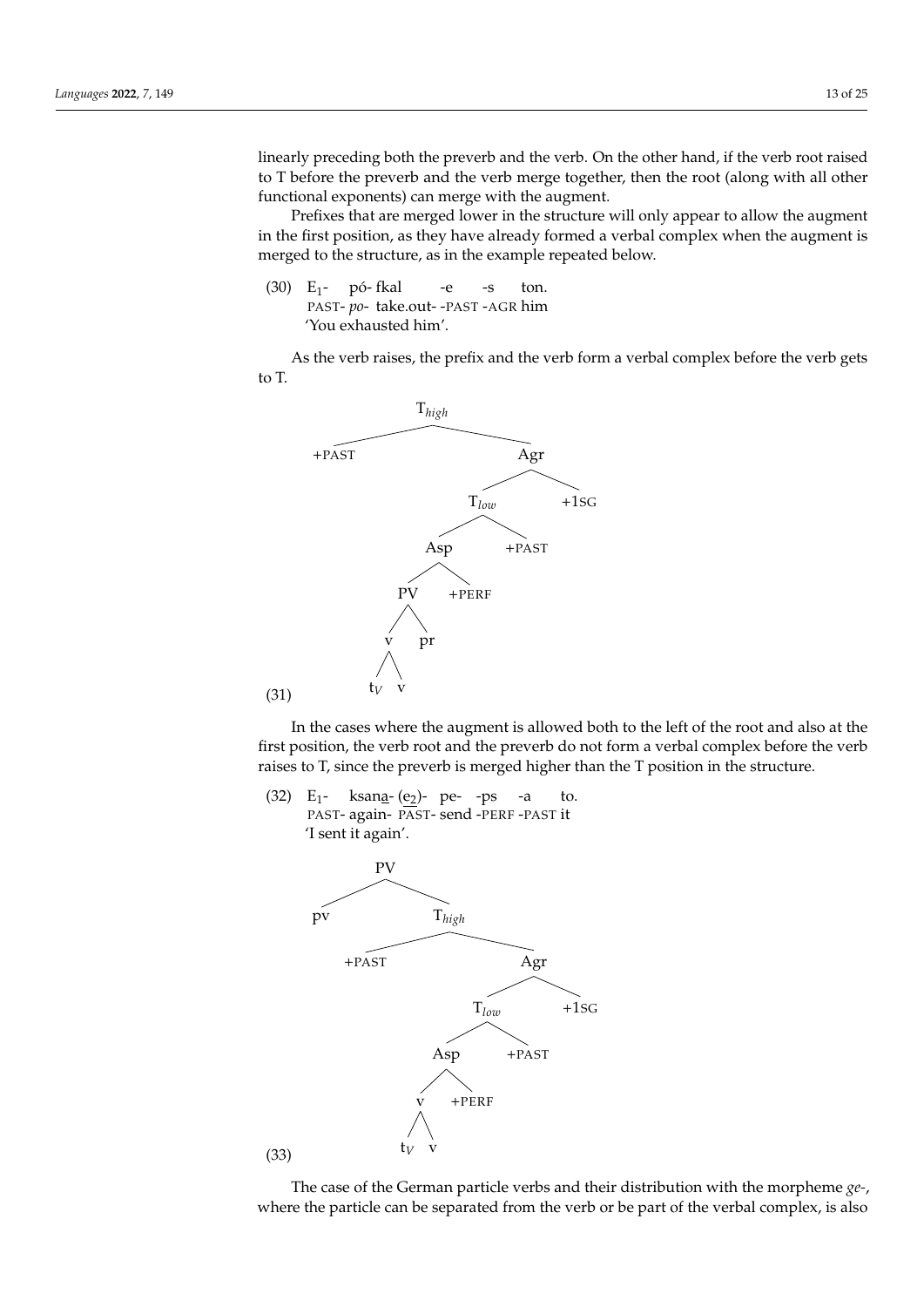<span id="page-13-1"></span><span id="page-13-0"></span> $(3)$ 

similar. When it is part of the verbal complex, the augment appears to the left of the verb root and is preceded by the particle, as in [\(34a\)](#page-13-0). This is not a first position restriction, since the verb particle can be separated from the verb allowing *ge*- to be word-initial [\(34b\)](#page-13-1).

| 4) | a. Sie hat ihn nicht rangelassen /*ranlassen                                         |                       |
|----|--------------------------------------------------------------------------------------|-----------------------|
|    | she has him not at.it.let                                                            |                       |
|    | 'She didn't let him touch her/him/it' or                                             |                       |
|    | 'She didn't let him get at her/him/it'.                                              | (Müller 2002, p. 263) |
|    | haben wir damit gefangen, daß<br>b. An<br>PART(on) have we there with caught<br>that |                       |
|    | 'We got started on this by talking about'                                            | (Müller 2002, p. 277) |
|    | c. Wir haben damit angefangen, daß<br>we have there.with began<br>that               |                       |
|    |                                                                                      | (Grohmann, pc)        |

However, this is not the case with every particle in German, possibly suggesting a different syntax for these cases that do not allow the particle to be separated from the verb<sup>[18](#page-23-8)</sup> (see [Nevins](#page-24-12) [2016](#page-24-12) for more arguments on the position of *ge-*).

|  | (35) a. eintrat der Studienrat        |  |
|--|---------------------------------------|--|
|  | in.stepped the teacher                |  |
|  | 'The teacher came in'.                |  |
|  | b. * Ein war der Studienrat getreten. |  |
|  | in was the teacher stepped            |  |

Intended: 'The teacher had entered'. [\(Müller](#page-24-11) [2002,](#page-24-11) p. 278)

<span id="page-13-2"></span>

In a similar way to the German particles that act as free morphemes, the preverbs that allow the double augment can also be used as free morphemes in a clause.

|  |                      |  | (36) a. $E_1$ - kal- $Q$ - (e <sub>2</sub> -) psi--s -a to. |  |
|--|----------------------|--|-------------------------------------------------------------|--|
|  |                      |  | PAST-good-CM-PAST-cook-PERF-PAST it                         |  |
|  | 'I cooked it well'.  |  |                                                             |  |
|  | b. E- psisa to kala. |  |                                                             |  |
|  | PAST-cook it well    |  |                                                             |  |
|  | 'I cooked it well'.  |  |                                                             |  |
|  |                      |  | c. $E_1$ - pó-fkal -e -s ton.                               |  |
|  |                      |  | PAST-po- take.out--PAST-AGR him                             |  |
|  | 'You exhausted him'. |  |                                                             |  |
|  | d. * E- fkal -e -s   |  | ton po.                                                     |  |
|  |                      |  |                                                             |  |

PAST-take.out- PAST -AGR it po (int.'You exhausted him'.)

Therefore, the distribution of the augment in verbal complexes acts as a diagnostic on the status of the preverb with regard to its syntactic position in the structure. In the following section, I develop the analysis to capture the double occurrence and dislocation of the augment in the cases presented here.

#### **4. Doubling and Metathesis of the Augment** *e-*

Following [Arregi and Nevins](#page-23-9) [\(2012\)](#page-23-9) (also [Arregi](#page-23-10) [2015\)](#page-23-10), morphological Metathesis and Doubling are ordering phenomena of Generalized Reduplication that apply to the output of Linearization in the postsyntactic component. Generalized Reduplication is defined in [Harris and Halle](#page-23-11) [\(2005\)](#page-23-11) as:

"reduplication is a process of word formation whereby a designated contiguous subsequence of elements in a base form is repeated—that is, appears twice—in its entirety ("full reduplication") or in part ("partial reduplication") in a derived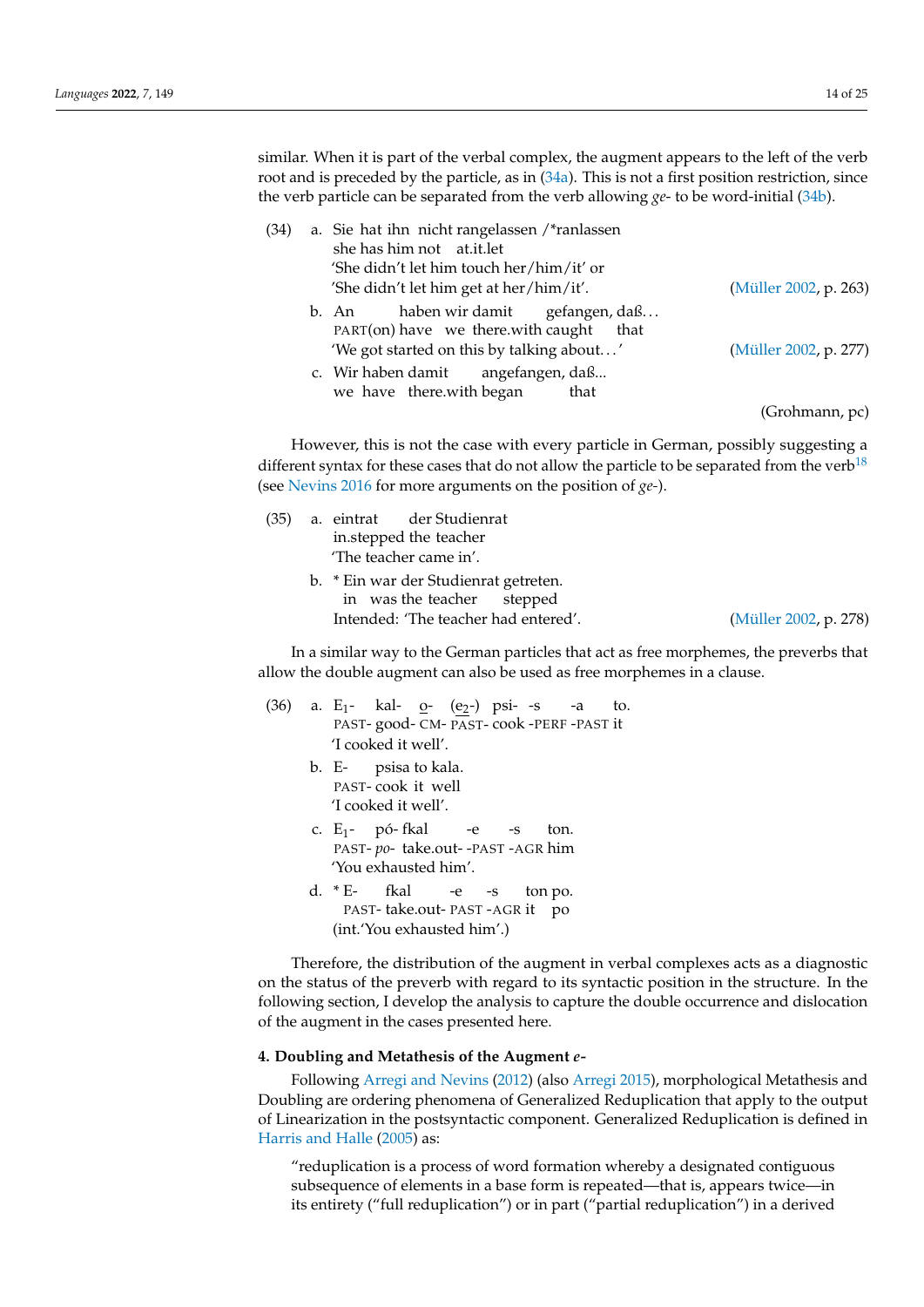form" and it is believed that "not only phonological segments but syntactic and morphological elements as well can be both triggers and targets of reduplication" [\(Harris and Halle](#page-23-11) [2005,](#page-23-11) p. 198).

Doubling (copying) and Metathesis (displacement) of linear sequences are operations that change the linear order of particular morphological contexts to satisfy certain constraints, and they take place at the Linear Operations module before Vocabulary Insertion (VI).

Reduplication, as defined in [Harris and Halle](#page-23-11) [\(2005\)](#page-23-11), is a process of word formation whereby a designated contiguous subsequence of elements in a base form is repeated; that is, it appears twice in its entirety or in part in a derived form. This process of repeating particular elements is driven by a condition specific to the language where the phenomenon appears. Importantly, the string reduplicated is a contiguous subsequence in the word.

```
(37) XWYZ
    X[[WY]]ZXWYWYZ
```
The brackets used here are unpronounceable elements and must be eliminated before the phonological realization. They are part of readjustment rules that specify the relevant morphological conditions driving the changes. In addition to the brackets, partial reduplication is the result of partial deletion, indicated by unpaired angle brackets inside a sequence delimited by paired square brackets.

(38) XWYZ  $X\llbracket W \rangle Y \llbracket Z$ XWYWYZ XYWYZ

The angled bracket indicates deletion of the element to its left, resulting in what appears on the surface as partial reduplication. For example, the formalism applies in Madurese as follows:

(39)  $\text{[es\,tre]an} \rightarrow \text{estre-estre-an=tree-estre-an}$  [\(Harris and Halle](#page-23-11) [2005\)](#page-23-11)

Here I argue that the distribution of the augment in verbal complexes shows both doubling and metathesis and supports the idea that these are operations taking place before VI. A well-known example for a post-syntactic analysis of reduplication is the case of the Spanish double exponents *n-*, which mark the plural.

|  | (40) a. Venda -∅  |                             | $-10$                       |
|--|-------------------|-----------------------------|-----------------------------|
|  |                   |                             | sell -IMP.2.SG -CL.ACC.M.SG |
|  |                   | 'Sell(Sg) it (imperative)'. |                             |
|  | b. Venda-n        |                             | $-10$ .                     |
|  |                   |                             | sell -IMPR.2.PL-CL.ACC.M.SG |
|  | 'Sell $(Pl)$ it'. |                             |                             |

[\(Arregi and Nevins](#page-23-9) [2012,](#page-23-9) p. 244)

The plural inflectional exponent *-n* can appear to the right of the postverbal clitic [\(41a\)](#page-14-0) or appear twice, as in [\(41b\)](#page-14-1).

<span id="page-14-1"></span><span id="page-14-0"></span>(41) a. Venda -lo -n.

b. Venda -n -lo -n. [\(Harris and Halle](#page-23-11) [2005,](#page-23-11) p. 196)

The formalism in [Arregi and Nevins](#page-23-9) [\(2012\)](#page-23-9) derives Doubling (Partial Reduplication) and Metathesis (Local Dislocation) with the presence or absence of certain symbols that marks the changes to take place. These processes take place after Linearization and before Vocabulary Insertion, applying in abstract terminal nodes as opposed to phonological elements. The use of  $\gamma'$  marks deletion before the first copy and use of  $\gamma'$  deletion after the second copy, and use of  $\int \int \int$  marks the subsequence that undergoes these changes. Examples from abstract linearized sequences, where these symbols are used, are given below: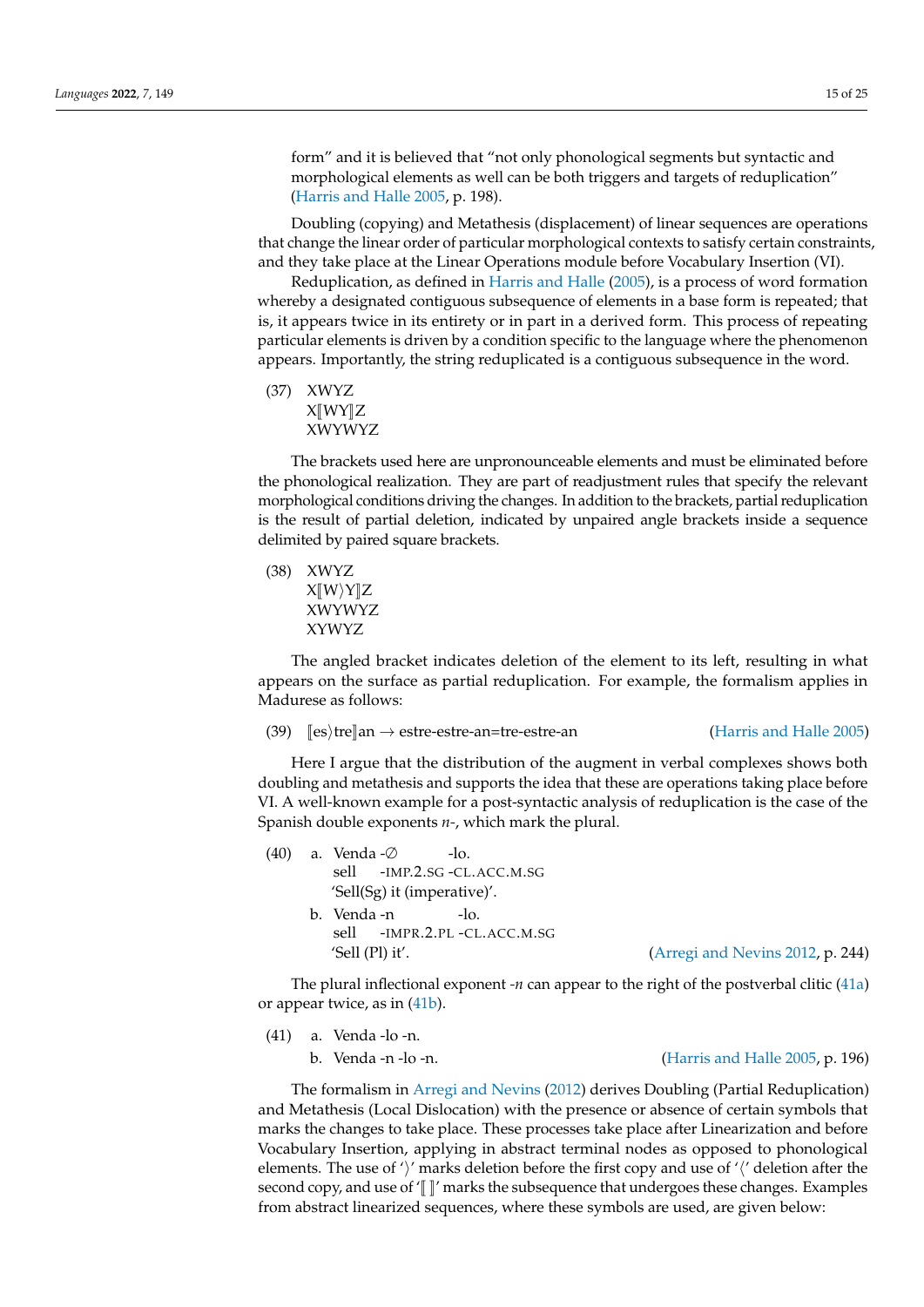- (42) a.  $ABCD \rightarrow A[BC]D \rightarrow A-BC-BC-D$ 
	- b.  $ABCD \rightarrow AIB \subset \mathbb{ID} \rightarrow BC-BC-D \rightarrow A-C-BC-D$ (Leftward Doubling (Copying): Delete before  $\rangle$  in first copy.)
	- c.  $ABCD \rightarrow A\llbracket B\llbracket CD \rightarrow A\text{-}BC\text{-}B\rightarrow A\text{-}BC\text{-}B\text{-}D$ (Rightward Doubling (Copying): Delete after  $\langle$  in second copy.)
	- d.  $ABCD \rightarrow A[B \setminus C]D \rightarrow A-BC-BC-D \rightarrow ACBD$ (*Metathesis (Displacement)*: Delete the leftmost part of the first copy and the rightmost part of the second copy.)

Repair strategies in the Linear module are the result of constraints on the possible order of morphemes. The Cypriot Greek augment has to be word-initial, a result of what I propose here as the morphological T-Initiality constraint, defined below.

(43) *T-Initiality*

<span id="page-15-1"></span>The terminal T has to be the leftmost within the verbal complex.

The two cases observed with the linear positioning of the augment<sup>[19](#page-23-12)</sup> in verbal complexes are cases of Metathesis and Dislocation. In Doubling, the  $e_2$ - surfaces to the left of the verb stem and the  $e_1$ - surfaces to the left of the verb root.

(44) E<sub>1</sub>- ksana-(<u>e<sub>2</sub></u>-) psi -s PAST-again- PAST-cook -PERF -NONPAST.1SG it -a to. 'I cooked it again'.

The double appearance of *e-* is a result of doubling, a post-syntactic operation of copying. The rule for Doubling of the Cypriot Greek Past Tense augment in compounds is the following:

- (45) a. Structural description: Y e*past* X
	- b. Structural change:
		- i. Insert  $\lbrack\! \lbrack$  to the immediate left of Y, and  $\lbrack\! \lbrack$  to the immediate right of  $e_{past}$ .
		- ii. Insert  $\rangle$  to the immediate left of e<sub>past</sub>.

In the application of this rule, the special symbols will mark the subsequences to be copied and then deleted to produce the surface linear order. The linear representation with the morphemes is given in  $(46)$ , which corresponds to the exponents in  $(59)$ .

- <span id="page-15-0"></span>(46) a. ADV +PAST  $\sqrt{V}$  PRF +PAST AGR  $\rightarrow$ √
	- $\texttt{b.}$   $\begin{bmatrix} \texttt{ADV} + \texttt{PAST} \end{bmatrix}$  $\sqrt{\text{V}}$  PRF +PAST AGR  $\rightarrow$ 
		- c.  $\llbracket \text{ADV} \rangle$  +PAST $\rrbracket$   $\sqrt{\text{V}}$  PRF +PAST AGR  $\rightarrow$
		- d. ADV +PAST ADV +PAST  $\sqrt{V}$  PRF +PAST AGR  $\rightarrow$
		- e.  $APV$  +PAST ADV +PAST  $\sqrt{V}$  PRF +PAST AGR  $\rightarrow$
	- $f.$  +PAST ADV +PAST  $\sqrt{V}$  PRF +PAST AGR
- (47) ksana<sub>ADV</sub>- e<sub>2PAST</sub>- psi -s<sub>+PERF</sub> -a<sub>+1SG</sub>  $\rightarrow$  $\left[\text{ksana}_{\text{ADV}}\text{-}\frac{\text{e}_{\text{2PAST}}}{\text{-}\text{B}}\right]$  psi -s<sub>+PERF</sub> -a<sub>+1SG</sub> →  $\langle$  [ksana<sub>ADV</sub>- $\rangle$  e<sub>2PAST</sub>- ] psi -s<sub>+PERF</sub> -a<sub>+1SG</sub>  $\rightarrow$ ksana<sub>ADV</sub>- e<sub>1PAST</sub>- ksana<sub>ADV</sub>- e<sub>2</sub>- psi -s<sub>+PERF</sub> -a<sub>+1SG</sub>  $\rightarrow$ ksana-<sub>ADV</sub> e<sub>1PAST</sub>- ksana<sub>ADV</sub>- e<sub>2PAST</sub>- psi -s<sub>+PERF</sub> -a<sub>+1SG</sub>  $\rightarrow$ e<sub>1PAST</sub>- ksana<sub>ADV</sub> -e<sub>2PAST</sub>- psi -s<sub>+PERF</sub> -a<sub>+1SG</sub>  $\rightarrow$ eksanaépsisa

The other case discussed here is when the augment closer to the root is omitted but the augment to the immediate left of the preverb is not. When the *e-* only appears to the left of the preverb, then it is a case of Metathesis (Displacement), following the rule defined below.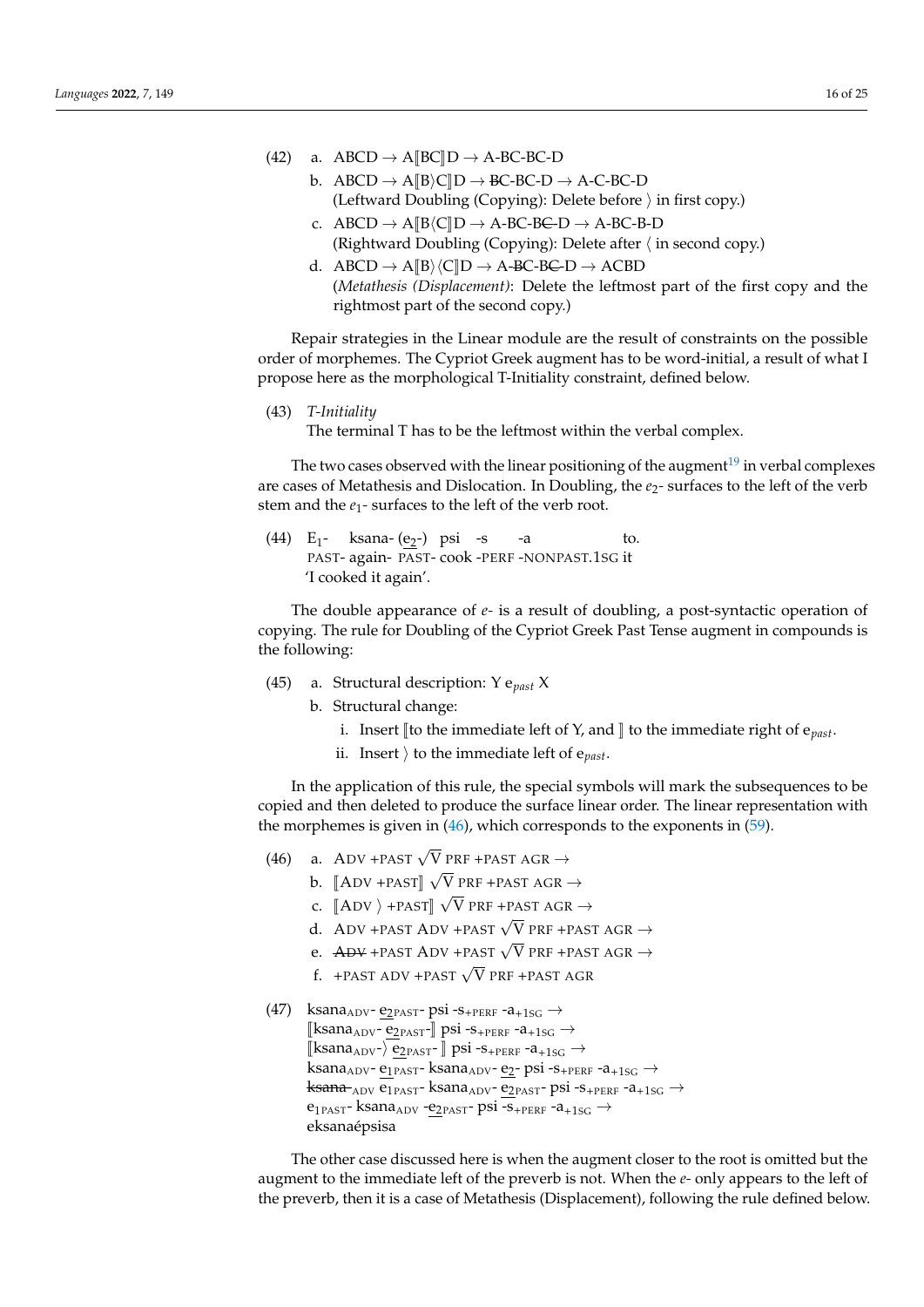- (48) a. Structural description: Y e*past* X
	- b. Structural change:
		- i. Insert  $\lbrack$  to the immediate left of Y, and  $\lbrack$  to the immediate right of e<sub>past</sub>.
		- ii. Insert  $\rangle$  ( to the immediate left of e<sub>past</sub>.

With the application of the rule, insertion of the appropriate symbols will mark the subsequence targeted for copying and deletion to produce the surface order of *eksanapsisa* 'I cooked again'.

- (49) a. ADV +PAST  $\sqrt{V}$  PRF +PAST AGR  $\rightarrow$ √
	- b.  $\begin{bmatrix} \text{ADV} \end{bmatrix}$  + PAST V PRF +PAST AGR  $\rightarrow$ 
		- c.  $+$ PAST ADV  $\sqrt{V}$  PRF +PAST AGR
- (50) ksana<sub>ADV</sub>- e<sub>2+PAST</sub>- psi -s<sub>+PERF</sub> -a<sub>+1SG</sub>  $\rightarrow$  $[\![\text{ksana}_{\text{ADV}}\text{-}e_{\text{2+PAST}}\text{-}]\!]$ - psi -s<sub>+PERF</sub> -a<sub>+1SG</sub> →  $\langle$ ksana<sub>ADV</sub>- $\rangle$  $\langle$ e<sub>2+PAST</sub>-]]- psi -s<sub>+PERF</sub> -a<sub>+1SG</sub>  $\rightarrow$ ksana<sub>ADV</sub>- e<sub>1+PAST</sub>- ksana<sub>ADV</sub>- e<sub>2PAST</sub>- psi -s<sub>+PERF</sub> -a<sub>+1SG</sub>  $\rightarrow$  $\frac{1}{1}$ ksana<sub>ADV</sub>- e<sub>1+PAST</sub>- ksana<sub>ADV</sub>- e<sub>2+PAST</sub>- psi -s<sub>+PERF</sub> -a<sub>+1SG</sub>  $\rightarrow$  $e_{1+PAST}$ - ksana<sub>ADV</sub>- psi -s<sub>+PERF</sub> -a<sub>+1SG</sub>  $\rightarrow$ eksanapsisa

Doubling and Metathesis phenomena reorder particular subsequences that result from Linearization before Vocabulary Insertion. It is therefore predicted that any VI rules that are subject to a particular phonological context will not be affected by these ordering changes. This is exactly the case with the irregular augment *i-*, which appears with certain verbs in the position where *e-* would normally appear. The author of [Merchant](#page-24-0) [\(2015\)](#page-24-0) notes that these verbs in Standard Modern Greek conditioned by aspect show the irregular form. Some of these verbs are  $\theta$ *elo* > *i*- $\theta$ *ela* 'want', *ksero*>*i*-*ksera* 'to know', *pino*>*i-pja* 'to drink', *vlepo*>*i-*D*a* 'see', *leo*>*i-pa* 'say' [\(Merchant](#page-24-0) [2015,](#page-24-0) p. 277). Verbs that show the irregular *i*instead of *e-* in Cypriot Greek are given in Table [6.](#page-16-0)

| NON-PAST, PERF | PAST, PERF          | PAST, PERF, (+ irreg.) | <b>Meaning</b> |
|----------------|---------------------|------------------------|----------------|
| $\theta$ or-   | -                   | í-ð-a                  | 'to see'       |
| pín-           | -                   | í-pkj-a                | 'to drink'     |
| lal-           | -                   | í-p-a                  | 'to say'       |
| érk-           | -                   | í-rt-a                 | 'to come'      |
| $\theta$ él-   | $e$ - $\theta$ el-a | $i$ - $\theta$ el-a    | 'to want'      |
| ksér-          | é-kser-a            | í-kser-a               | 'to know'      |

<span id="page-16-0"></span>**Table 6.** Verbs with the irregular augment *i-*.

The verbs  $\theta$ *el-'want'* and *kser-'know'* surface with either *e*- or *i*-. For these specific verbs, when the irregular *i-* does not surface, then the Elsewhere condition inserts *e-* as the default. The irregular augment is only conditioned by the root, and not the suffixes that follow.

<span id="page-16-1"></span> $(51)$  [+PAST] $\rightarrow i/\_\odot$  $\rightarrow$ , pkj-,p-,rt-, $\theta$ el-, *kser*-

As predicted, when the verbs with the irregular *i-* appear in compounds similar to those discussed before, the irregular augment only appears to the immediate left of the root, but not the immediate left of the preverb.

(52) a. E-PAST-little-CM- PAST-drink -PAST it psil- <u>o</u>- (<u>i</u>-) pkj -a to. 'I drank some of it'.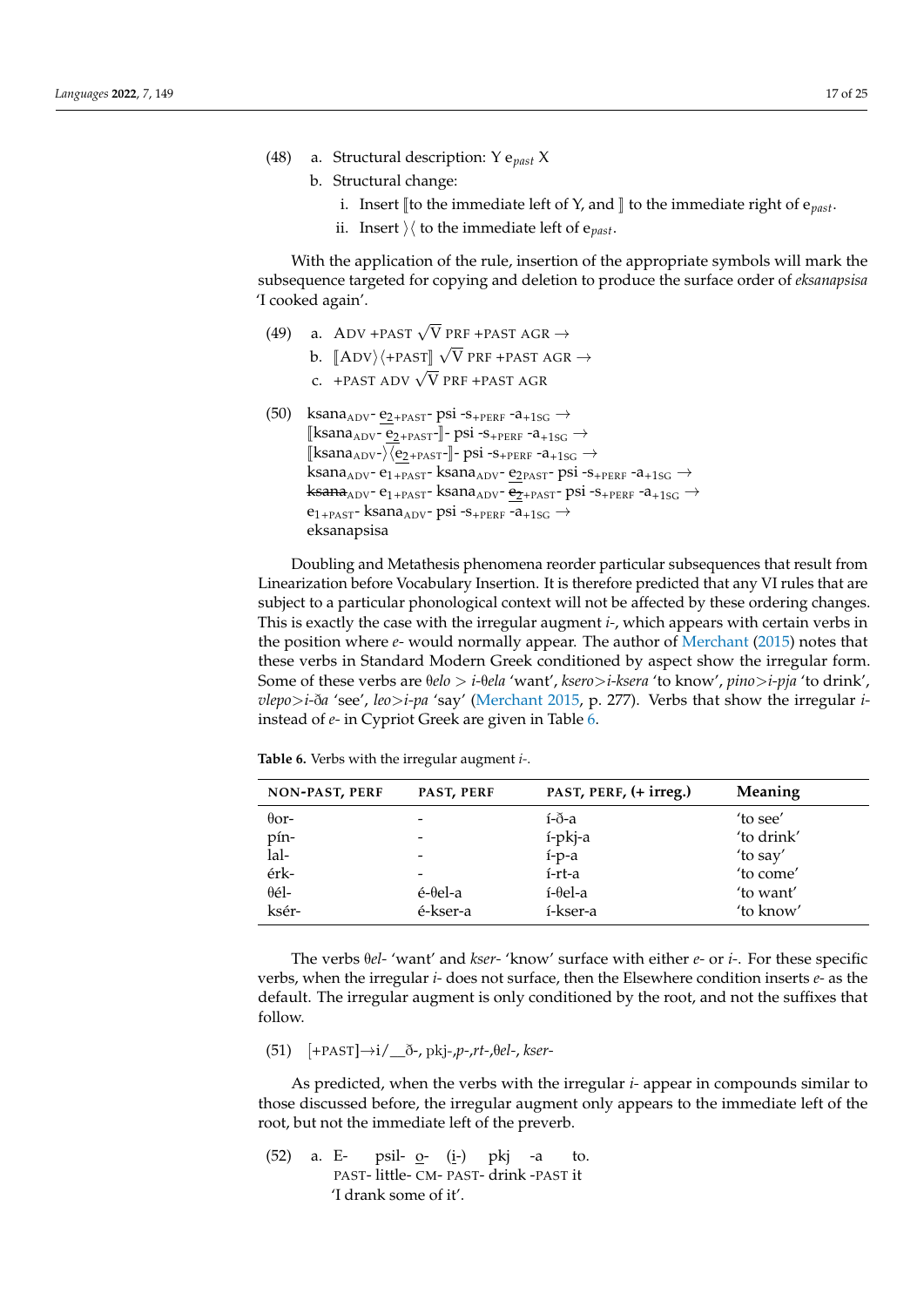b. E-PAST-half-CM- PAST-drink -PAST it mis- <u>o</u>- (<u>i</u>-) pkj -a to. 'I drank half of it'. c. E-PAST-again- PAST-drink -PAST it ksan<u>a</u>- (<u>i</u>-) pkj -a to. 'I drank it again'.

For verbs that show the regular *e*<sup>2</sup> and the irregular *i-*, both options are available.

- (53) a. E<sub>1</sub>- psil- <u>o</u>- ({ $e_2$ ,*i*<sub>2</sub>}-)  $\theta$ el -a PAST-little-CM- PAST-want -PAST it to. 'I wanted it a bit'.
	- b. E<sub>1</sub>- poll- <u>o</u>- ({e<sub>2</sub>,i<sub>2</sub>}-) θel -a PAST-much-CM- PAST-want -PAST it to. 'I wanted it a lot'.
	- c. E<sub>1</sub>- ksan<u>a</u>- ({<u>e<sub>2</sub>,i<sub>2</sub></u>}-) θel- -a PAST-again- PAST-want- -PAST it to. 'I wanted it again'.

<span id="page-17-1"></span>The full list<sup>[20](#page-23-13)</sup> is given below (see Table [7\)](#page-17-0) with *ksana* 'again' (with the exception of 'to know', where *psilo-* is used instead), along with verbal complexes formed with nouns and verbs.

<span id="page-17-0"></span>**Table 7.** Verbal complexes with irregular *i-*.

| <b>NON-PAST, PERF</b>                                                                       | <b>PAST, PERF</b>                       | PAST, PERF, (+ irreg.)                                                                                                                                | Meaning                                                                                                          |
|---------------------------------------------------------------------------------------------|-----------------------------------------|-------------------------------------------------------------------------------------------------------------------------------------------------------|------------------------------------------------------------------------------------------------------------------|
| ksana-θor-ó<br>ksana-pín-o<br>ksana-lal-ó<br>ksana-(é)rk-ume<br>ksana-θél-o<br>psilo-ksér-o | e-ksana-(e-)θel-a<br>e-psilo-(e-)kser-a | e-ksana-(i-)ð-a<br>e-ksana-(i-)pkj-a<br>e-ksana-(i-)p-a<br>e-ksana-(i-)rt-a<br>e-ksana-(i-)θel-a<br>e-psilo-(i-)kser-a                                | 'to see again'<br>'to drink again'<br>'to say again'<br>'to come again'<br>'to want again'<br>'to know a little' |
| kuts-o-pín-o<br>kras-o-pín-o<br>ylik-o-θor-ó<br>kamm-o-θor-ó                                |                                         | $e_1$ -kuts-o-í <sub>2</sub> -pkj-a<br>$e_1$ -kras-o-í <sub>2</sub> -pkj-a<br>$e_1$ - ylik-o-í <sub>2</sub> -ð-a<br>$e_1$ -kamm-o-í <sub>2</sub> -ð-a | 'to drink very little'<br>'to drink wine'<br>'to have a sweet gaze'<br>'not to be able to see well'              |

Given the table above, it is not surprising that the irregular *i-* does not appear to the immediate left of the adverb.

(54) a.  $*I_1$ - ksan<u>a</u>- ({ $e_2,i_2$ }-)  $\theta$ el -a PAST-again- PAST-want -PAST it to. 'I wanted it again'. b.  $*I_1$ -PAST-again- PAST-drink -PAST it ksan<u>a</u>- (<u>i2</u>-) pkj -a to. 'I drank it again'. c. \* I<sub>1</sub>- psil<u>o</u>- (<u>i</u><sub>2</sub>-) kser -a PAST-little- PAST-know -PAST it to.

'I knew it a little'.

As expected by the theory adopted here and the irregular augment VI rule, copying of the augment that marks the past takes place before VI. As a result, the augment is copied in the first position, before  $(51)$  applies.

Following the same reasoning, copying of the augment takes place before any specific rules that disallow the appearance of the augment, as in the case of vowel-initial roots.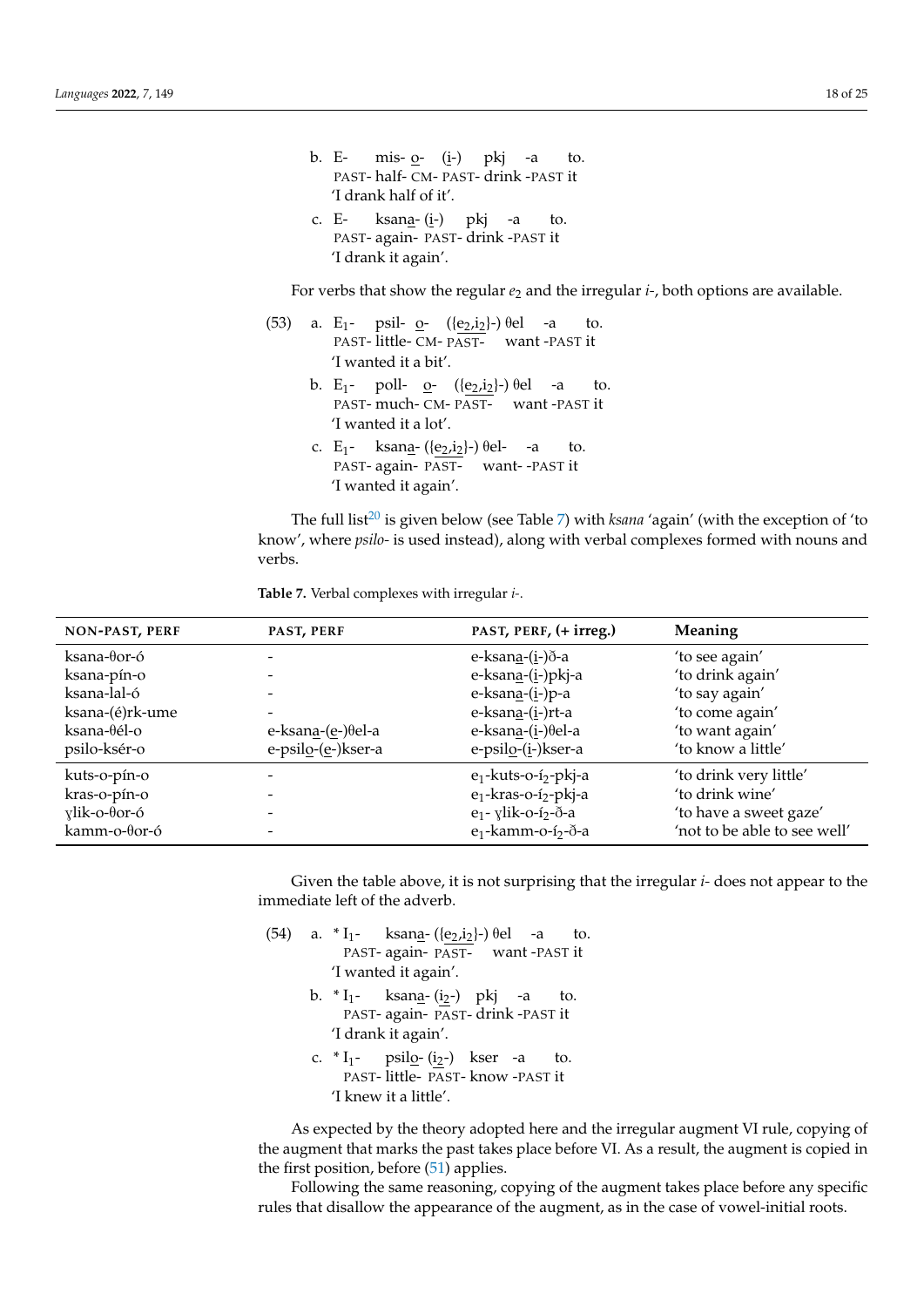(55) e-PAST-again- PAST-love -ASP -PAST -AGR ksana- (\*e)-) ayapi -s -e -s. 'I loved again'.

The appearance of the augment in the first position, even if its appearance adjacent to the root is not allowed, points exactly to the fact that copying takes place before VI. When VI takes place, *e-* appears in the first position as expected, but the VI rule repeated in [\(56\)](#page-18-1) will only insert a null exponent when there is no consonant-initial root, such as in  $a\gamma ap$ .

<span id="page-18-1"></span>(56) a. 
$$
T[+PAST] \rightarrow e/\_\_\text{C}
$$
  
b.  $T \rightarrow \emptyset$ 

More than one exponent of the rules given above can be presented in languages that allow them. The author of [Arregi](#page-23-10) [\(2015\)](#page-23-10) argues that Metathesis (Displacement) and Doubling (Copying) apply cyclically to account for the following cases of the *-n* exponence. Spanish allows *-n* to surface in all the different combinations presented below, pointing out the fact that these rules can apply more than once in a cyclic fashion.

- (57) a. vénda-me-n-lo
	- b. vénda-me -lo-n
	- c. vénda-me-n-lo-n
	- d. vénda-n-me-n-lo
	- e. vénda-n-me -lo-n
	- f. vénda-n-me-n-lo-n

In a similar manner, the following examples from Cypriot Greek show multiple exponents of the augment *e-*, suggesting successive cyclic application of displacement and copying, although further research is needed to discuss if these examples are subject to the T-initiality constraint.

| (58) |                | a. e- ksana-para-psi -s -e -s to.                        |  |                      |  |     |  |                         |                              |
|------|----------------|----------------------------------------------------------|--|----------------------|--|-----|--|-------------------------|------------------------------|
|      |                | PAST- again- over- cook -PERF -PAST -AGR it.             |  |                      |  |     |  |                         |                              |
|      |                | 'You overcooked it again'.                               |  |                      |  |     |  |                         | [Displacement, Displacement] |
|      |                | b. e- ksana-e- para-psi-s -e -s                          |  |                      |  | to. |  |                         |                              |
|      |                | PAST- again- PAST- over- cook -PERF -PAST -AGR it.       |  |                      |  |     |  |                         |                              |
|      |                |                                                          |  |                      |  |     |  | [Copying, Displacement] |                              |
|      |                | c. e- ksana-para-e- psi -s -e -s                         |  |                      |  | to. |  |                         |                              |
|      |                | PAST- again- over- PAST- cook -PERF -PAST -AGR it.       |  |                      |  |     |  |                         |                              |
|      |                |                                                          |  |                      |  |     |  | [Displacement, Copying] |                              |
|      |                | d. e- ksana-e- para-e- psi -s -e -s to.                  |  |                      |  |     |  |                         |                              |
|      |                | PAST- again- PAST- over- PAST- cook -PERF -PAST -AGR it. |  |                      |  |     |  |                         |                              |
|      |                |                                                          |  |                      |  |     |  | [Copying, Copying]      |                              |
|      | e. * ksana- e- | again- PAST- over- PAST- cook -PERF -PAST -AGR it.       |  | para-e- psi -s -e -s |  | to. |  |                         |                              |

As an example, (d) would involve two Copying processes as follows:

<span id="page-18-0"></span>(59) ksana<sub>ADV</sub>- para<sub>PV</sub>- e<sub>PAST</sub>- psi -s<sub>+PERF</sub> -a<sub>+1SG</sub>  $\rightarrow$ ksana-  $[\![\text{para}_{\text{PV}}\text{-}e_{\text{PAST}}]\!]$ psi -s<sub>+PERF</sub> -a<sub>+1sG</sub>  $\rightarrow$ ksana-  $\langle \text{para}_{\text{PV}} \rangle$  e<sub>PAST</sub>-  $\langle \text{psi-s}_{\text{+PERF}} \cdot a_{+1SG} \rangle$ ksana- para<sub>PV</sub>- e<sub>1PAST</sub>- para<sub>PV</sub>- e<sub>2</sub>- psi -s<sub>+PERF</sub> -a<sub>+1SG</sub>  $\rightarrow$ ksana- <del>para-</del><sub>PV</sub> e<sub>1PAST</sub>- para<sub>ADV</sub>- e<sub>2PAST</sub>- psi -s<sub>+PERF</sub> -a<sub>+1SG</sub> → [ksana<sub>ADV</sub>- e<sub>2PAST</sub>-] para<sub>ADV</sub> e<sub>2</sub>- psi -s<sub>+PERF</sub> -a<sub>+1SG</sub>  $\rightarrow$  $\ket{\text{ksana}_{\text{ADV}}}$  e<sub>2PAST</sub>-  $\ket{\text{para}_{\text{ADV}}}$  e<sub>2</sub> psi -s<sub>+PERF</sub> -a<sub>+1SG</sub>  $\rightarrow$ <del>ksana-<sub>ADV</sub> e<sub>1PAST</sub>- ksana<sub>ADV</sub>- e<sub>2PAST</sub>- para<sub>ADV</sub> e<sub>3</sub> psi -s<sub>+PERF</sub> -a<sub>+1SG</sub>  $\rightarrow$ </del>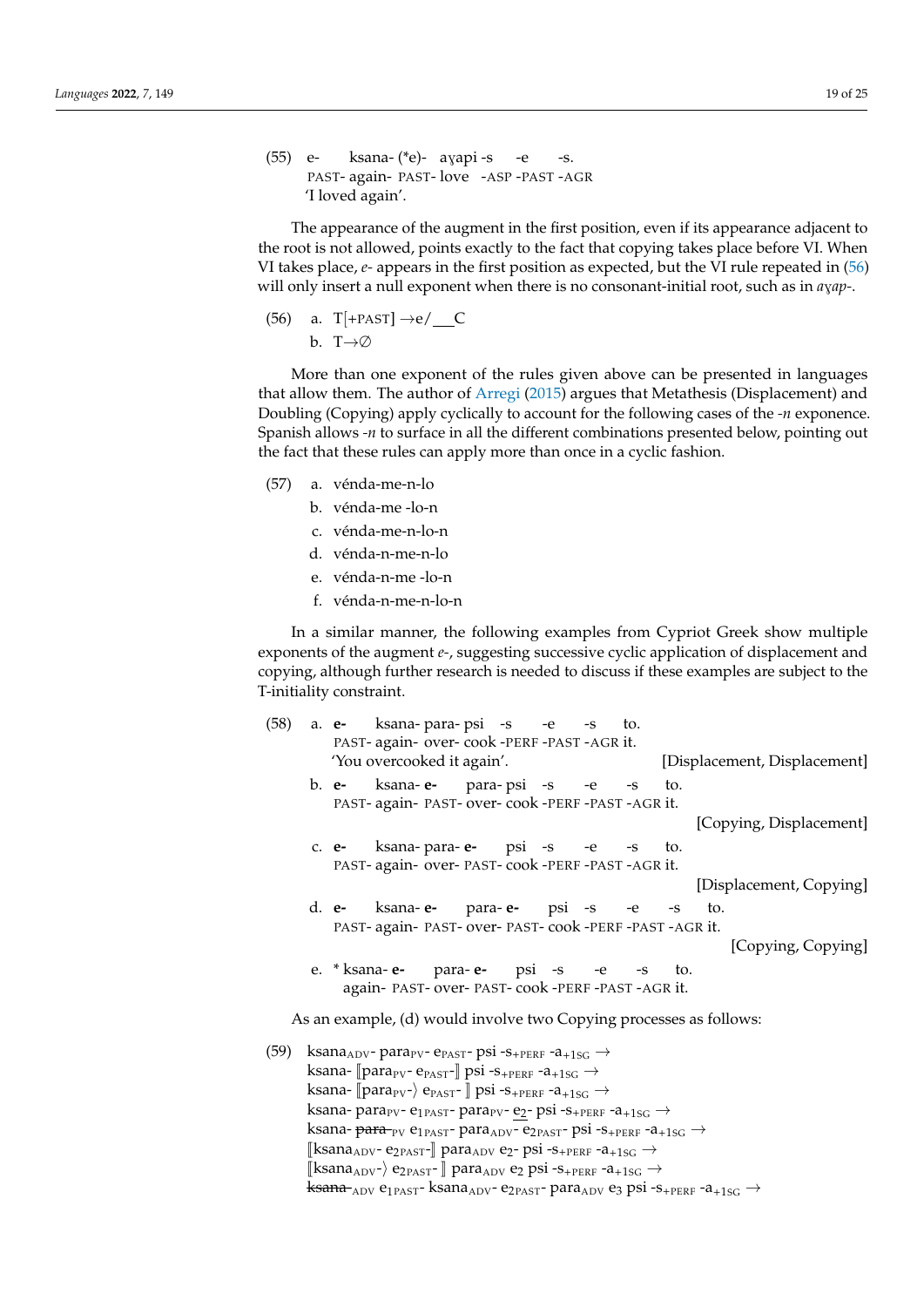e<sub>1PAST</sub>- ksana- e<sub>2</sub> para<sub>PV</sub> e<sub>3PAST</sub>- psi -s<sub>+PERF</sub> -a<sub>+1SG</sub>  $\rightarrow$ eksanaeparaépsisa

The application of Displacement and Copying are repair strategies that can apply cyclically to satisfy the requirement of the augment to appear in the first position in a verbal complex. In this sense, the augment in Cypriot Greek appears as a category, with a leftmost-edge-related constraint of the word's internal domain, suggesting that other morphological phenomena could potentially show a similar constraint. These post-syntactic changes follow an *Initiality* constraint on the morphotactics of the augment distribution in Cypriot Greek.

#### *Standard Modern Greek*

The main advantages of using the Generalized Reduplication formalism for Doubling and Metathesis as discussed in [Arregi and Nevins](#page-23-9) [\(2012\)](#page-23-9) are that, first, it provides a unified way to explain the variation in the linear order of verbal complexes, as discussed here; and second, it shows the dialectal variation as observed between two proximal varieties, Cypriot Greek and Standard Modern Greek. In this framework, variation in the grammatical model is identified at a particular stage of the derivation and more specifically one that does not simply correspond to the surface form, but rather the underlying structure of it.

When compared to the Cypriot Greek data presented here, Standard Modern Greek does not show Doubling or Metathesis. It only allows the augment to the immediate left of the two-syllable stems and to the left of the root in a verbal complex for the purpose of holding the stress $^{21}$  $^{21}$  $^{21}$ .

<span id="page-19-0"></span>

| (60) | a. To (*e-) psil- o- (é-) psi -s -a.      |                         |
|------|-------------------------------------------|-------------------------|
|      | it PAST-little-CM-PAST-cook-PERF-PAST.1SG |                         |
|      | 'I barely cooked it'.                     |                         |
|      | b. To (*e-) para- $($ é-) psi -s -a.      |                         |
|      | it PAST- over- PAST- cook-PERF-PAST.1SG   |                         |
|      | 'I overcooked it'.                        |                         |
|      | c. To $(*e-)$ ksana- $(e-)$ psi -s -a.    |                         |
|      | it PAST- again- PAST- cook--PERF-PAST.1SG |                         |
|      | 'I cooked it again'.                      | [Standard Modern Greek] |

The same applies for verbal complexes with nouns and verbs, and those with the irregular augment, which also surfaces to the immediate left of the root.

(61) a. Anavó-(e)- svi turn.on- PAST-turn.off -PERF -PAST.1SG -s  $-\rho$ . 'It flickered'. b. kraso-íwine-PAST drink -PAST.1SG pkj -a. 'I drank wine'. (Standard Modern Greek)

As predicted by the Trisyllabic stress rule that restricts the stress from shifting, and the fact that the Standard Modern Greek augment only surfaces to hold the stress, it is not surprising that the augment does not appear with the three-syllable verb stems below.

| (62) |                                | a. <sub>Y</sub> lik- o- (*e-) kítak-s<br>-a.<br>sweet- CM- PAST- look PERF- PAST.1SG |  |  |  |  |
|------|--------------------------------|--------------------------------------------------------------------------------------|--|--|--|--|
|      |                                |                                                                                      |  |  |  |  |
|      |                                | 'I had a sweet gaze'.                                                                |  |  |  |  |
|      |                                | b. strif- $o-$ (*e-) $\gamma$ iri -s -a.                                             |  |  |  |  |
|      |                                | twirl- CM- PAST- turn -PERF -PAST.1SG                                                |  |  |  |  |
|      |                                | 'I twirled'.                                                                         |  |  |  |  |
|      |                                | c. kont- o- (*e-) stá - $\theta$<br>-ik -a.                                          |  |  |  |  |
|      |                                | close- CM- PAST- stand -NONACT -PERF -PAST.1SG                                       |  |  |  |  |
|      | 'I took a pause from walking'. |                                                                                      |  |  |  |  |
|      |                                |                                                                                      |  |  |  |  |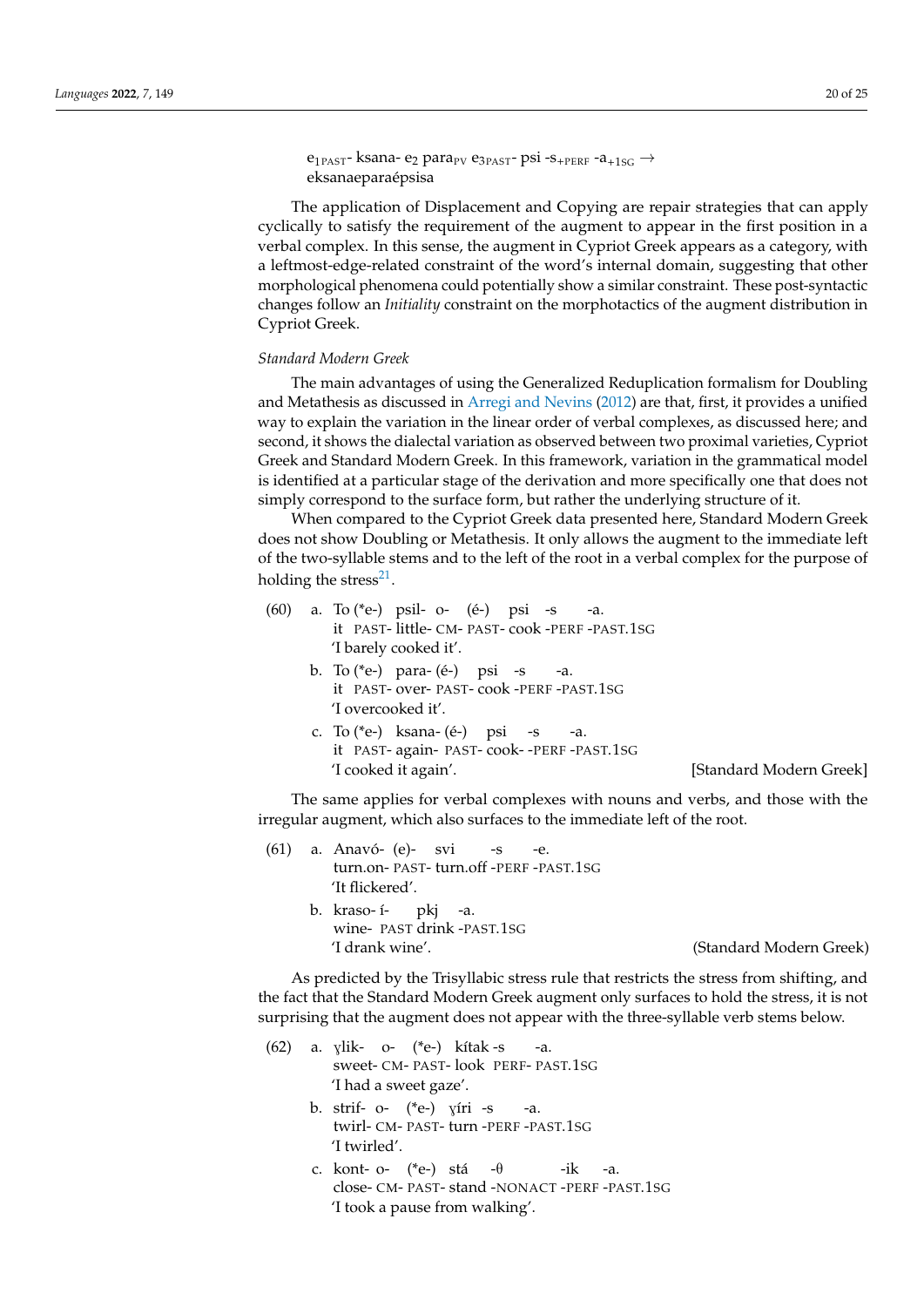Standard Modern Greek and Cypriot Greek are similar to a great extent in the structure of the verb's morphology, but the morphological operations of Doubling and Metathesis appear only in the latter. To the extent that the post-syntactic mechanism adopted here is morphological and not syntactic, it provides a locus of variation in the grammatical model that informs our understanding of these phenomena.

#### **5. Conclusions**

Augments are prefixes that do not form a uniform category in terms of their properties, and very little is generally known about them. Even so, differences in their distribution in different languages provide interesting additions to previously known characteristics and support alternative analyses. This paper provides an in-depth analysis of the augment in Cypriot Greek, identifying a repair strategy based on an Initiality constraint in the language that requires the augments to always surface word-initially (see also discussion in Appendix [A\)](#page-20-0).

The paper identifies and analyzes the variation of the Past Tense augment as observed between the two closely related varieties of Cypriot Greek and Standard Modern Greek and contributes to the study of the augment as a morphological, rather than morphophonological, phenomenon for languages that make use of it by supporting a derivational approach to morphology. The standard analysis of the Greek augment relates its use to prosodic information of the verb structure. The Cypriot Greek augment differs in this respect, and this paper presents its distribution in detail to show that it is part of the morphological structure of the verb. Independent of the syllable count and the stress shift in the Past Tense, the Cypriot Greek augment *e-* is an exponent of the PAST that obligatorily appears as part of the verb's morphology.

In support of this view of the augment, I analyze examples of verbal complexes with multiple exponence of *e-* as cases of post-syntactic copying and displacement, which are operations related to the morphological component (post-syntax) that take place after Linearization and before Vocabulary Insertion. These repairs follow an *Initiality* constraint in verbal complexes, where the augment always surfaces word-initially. The post-syntactic mechanism of Generalized Reduplication [\(Arregi and Nevins](#page-23-0) [2018\)](#page-23-0) can be extended to the placement of augments, and gives an analysis characterized by grammatical constraints rather than mere optionality.

**Funding:** Part of this research was conducted during my PhD studies and was funded by a University of Chicago PhD fellowship.

**Informed Consent Statement:** Informed consent was waived for the data presented here that rely on the author's judgments primarily.

**Acknowledgments:** I would like to thank Jason Merchant and other colleagues at the University of Chicago, Andrew Nevins, Mina Giannoula, Kleanthes K. Grohmann, Larry Hyman and Philip Mutaka and anonymous reviewers for their feedback, as well as the audience of conferences where earlier versions of this work were presented for their valuable comments.

**Conflicts of Interest:** The author delcares no conlict of interest that influences the representation or interpretation of this research results. University of Chicago staff provided guidance and feedback for this study. The University of Chicago had no other role in the design of the study; in the collection, analyses, or interpretation of data; in the writing of the manuscript, or in the decision to publish the results.

#### <span id="page-20-0"></span>**Appendix A. Kinande**

The *Initiality* constraint identified here for the Cypriot Greek augment also appears to be of relevance for the Kinande augment. Kinande shows reduplication in nouns that consist of an augment, a prefix and a stem. The augment, known in Bantu languages as the 'initial vowel' or the 'preprefix', occurs with all common nouns except class 20. Nouns from some classes are given in the table below.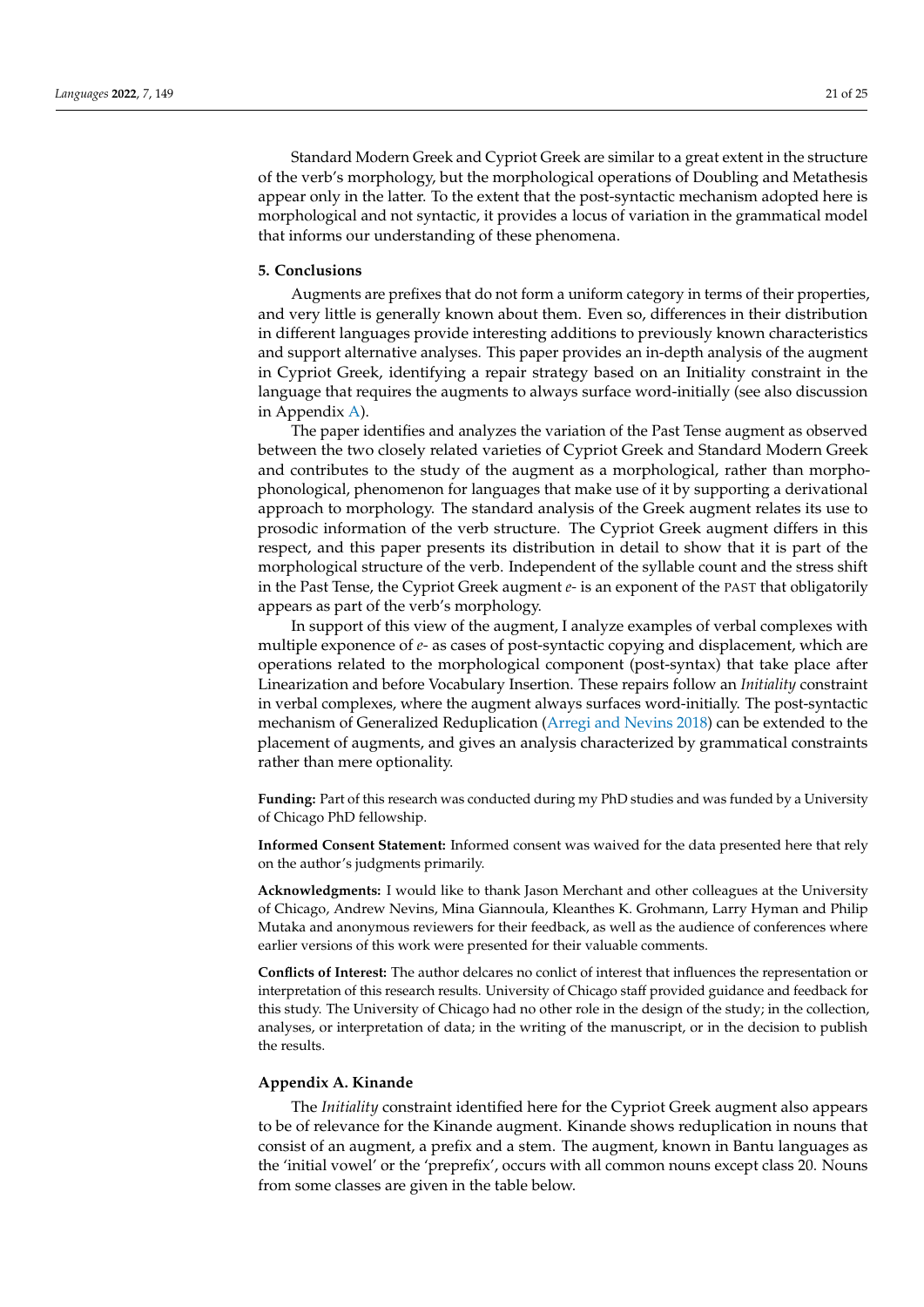|    | $O-$  | mu-              | o.mú-kalì    | 'woman'    |
|----|-------|------------------|--------------|------------|
| 2  | $a-$  | ba-              | a.bá-kálì    | 'women     |
| 3  | $O-$  | mu-              | o.mú.tì      | 'tree'     |
| 4  | $e-$  | mi-              | e.mí-tì      | 'trees'    |
| 5  | $e-$  | ri-              | e.rí-bugù    | 'banana'   |
| 6  | $a-$  | ma-              | a.má-bugù    | 'bananas'  |
| 7  | $e-$  | ki-              | ki-rii       | 'potato'   |
| 8  | $e-$  | bi-              | e.bi-rii     | 'potatoes' |
| 9  | $e-$  | $N-$ , $\oslash$ | é.n-gokò     | 'chicken'  |
| 10 | esyo- | $N-$ , $\oslash$ | esyó.n-go.kò | 'chickens' |
|    |       |                  |              |            |

**Table A1.** Common nouns in Kinande [\(Mutaka and Hyman](#page-24-13) [1990,](#page-24-13) p. 75).

Nouns with bisyllabic stems show reduplication, with the reduplicated noun in the righthand column acquiring the meaning 'a real X' with a positive connotation.

**Table A2.** Common nouns in Kinande [\(Mutaka and Hyman](#page-24-13) [1990,](#page-24-13) p. 76).

|   | o.ku-gulu  | 'leg'     | o.ku-gulu.gulu   |
|---|------------|-----------|------------------|
|   | o.mu-góngò | 'back'    | o.mu-góngo.góngò |
| З | o.kú-boko  | ʻarm'     | o.kú-bokó.boko   |
|   | a.ká-húkà  | 'insect'  | a.ká-húká.húkà   |
| 5 | o.mú-kalì  | 'woman'   | o.mú.kali.kalì   |
| h | o.mu-longò | 'village' | o.mu-longo.longò |
|   | o.mu-síkaa | 'girl'    | o.mu-síka.síkaa  |

The augment falls outside the scope of reduplication. Reduplication for [Mutaka](#page-24-13) [and Hyman](#page-24-13) [\(1990\)](#page-24-13) takes place at a stage in the grammar where the augment has not yet been added.

- (63) a. e-swa.swa.swa
	-

b. \*e.swa.e.swa.e.swa [\(Mutaka and Hyman](#page-24-13) [1990,](#page-24-13) p. 82)

[\(Mutaka and Hyman](#page-24-13) [1990,](#page-24-13) p. 82) explain that even if the augment cannot be reduplicated, it must be present in order for a noun to undergo reduplication.

- (64) a. ngánangásunga o.mú-kali.kalì 'If I could find the real woman'
	- b. \* ngánangásunga mú-kali.kalì
	- c. ngánangásunga o.mú-kalì 'If I could find the woman'
	- d. ngánangásunga mú-kalì

'If I could find a woman' [\(Mutaka and Hyman](#page-24-13) [1990,](#page-24-13) p. 82)

This suggest that reduplication does not only target the actual reduplicated part of the word but a sequence of linear elements, including the augment. This puzzle can possibly be explained with the formalism adopted here. Reduplication actually targets the entire subsequence of morphemes identified here, but it actually is partial reduplcation, characterized by deletion of subparts of the copy.

(65) o- mú- kali→  $\lbrack\mathbf{I}$ o- mú- kali $\mathbf{l}$  → o- mú- kali- o- mú- kali→ o- mú- kali- o- mú- kali→ o- mú.kali.kali

Setting aside tone reduplication, the augmented noun is marked for rightward reduplication, and the first two morphemes are marked for deletion in the second copy. The result is partial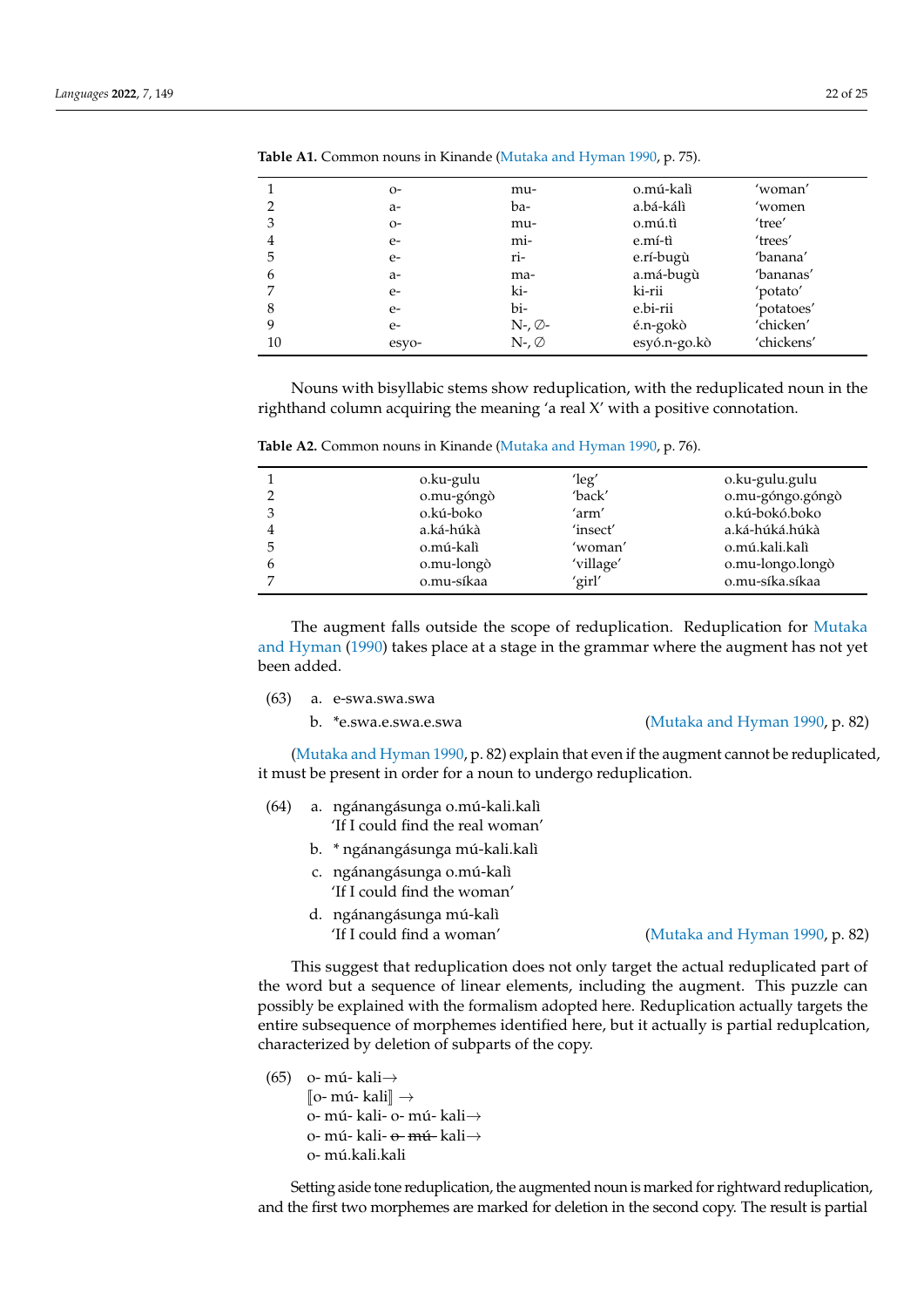reduplication of the entire noun and not just of the stem *kali*. The same *Initiality* constraint can be assumed; what is deleted is what is not an initial position, since Kinenda requires the augment to always be word-initially in these cases. Reduplication cannot take place without the augment because it would assume deletion in both copies, which violates the *Initiality* constraint. While the discussion on this is only limited to the observations presented in [Mutaka and Hyman](#page-24-13) [\(1990\)](#page-24-13), more data on the distribution of the augment in Kinande can confirm whether this is precisely the case, as well as similar cases from other languages that make use of this special prefix.

# **Notes**

- <span id="page-22-0"></span><sup>[1](#page-0-0)</sup> All the data reported here are based on judgments by native speakers, including the author's own judgments. Any inter-speaker or regional variation is not documented.
- <span id="page-22-1"></span><sup>[2](#page-2-3)</sup> The underscore in the table marks the syllables that can be stressed.
- <span id="page-22-2"></span> $3$  Highlighted parts indicate the position of the augment in the verbal paradigm.
- <span id="page-22-3"></span><sup>[4](#page-4-1)</sup> This matter has been the focus of previous work, as in [Joseph and Smirniotopoulos](#page-24-4) [\(1993\)](#page-24-4), who follow an approach that does not treat Greek morphology with the assumption of an underlying syntactic structure provided the complexity of a one-to-one matching of the morphemes with morphosyntactic features. In the derivational framework of Distributed Morphology presented here, terminal nodes are projections of morphosyntactic features in an underlying syntactic structure that are realized as exponents after Vocabulary Insertion [\(Arregi and Nevins](#page-23-0) [2012,](#page-23-9) [2018;](#page-23-0) [Embick and Noyer](#page-23-15) [2007;](#page-23-15) [Halle and Marantz](#page-23-16) [1993\)](#page-23-16).
- <span id="page-22-4"></span><sup>[5](#page-4-2)</sup> This analysis supports a separate T exponent for the data presented here and attempts to explain the alternation between the exponents in Table [1](#page-3-0) (namely,  $/ -a/$ ,  $/ -e/$ ,  $/ -u/$ ). The claim is that, given the systematicity of the exponents, -e realizes the second person singular and plural and third person singular, all of which bear a [-author] feature. The puzzle arises with 3PL, where, instead of -e, the exponent is -a. The analysis is that with the deletion of the [-author] feature, -e can no longer be realized, and, in this case, -a appears, explaining the unpredicted distribution of -a in these cases. This explanation disallows the appearance of 3PL forms \*epsisen, \*epsinen, \*epli*θ*iken, \*epliniskendan.
- <span id="page-22-5"></span> $6$  Accounting for the Voice and Tense setting, the context could be done through spanning [\(Merchant](#page-24-0) [2015\)](#page-24-0), targeting consecutive nodes for Vocabulary Insertion.
- <span id="page-22-6"></span>While a different account on the status of T-Agr is presented here, previous analyses could also approach the topic of the CG augment with a fused morpheme, as an anonymous reviewer points out. On the basis of the consistent pattern of the exponents, this paper supports the separated morphemes approach as a more economical solution to the derivation of the verbal morphemes.
- <span id="page-22-7"></span>[8](#page-5-2) This is a marked option for Standard Modern Greek only for certain verbs that also show an unstressed past *e-* similar to Cypriot Greek, such as e-0eá0-i 'was seen', e-vré0-i 'was found', e-yenní0-i 'was born', e-kláp-i 'was stolen', i-kús-0-i 'was heard', e-léx-0-i 'was said', etc. [\(Holton et al.](#page-23-1) [1997\)](#page-23-1).
- <span id="page-22-8"></span><sup>[9](#page-5-3)</sup> Following [Merchant](#page-24-0) [\(2015\)](#page-24-0) a null version of θ- with a diacritic on the stem can be assumed for *athetic* verbs.
- <span id="page-22-9"></span><sup>[10](#page-6-2)</sup> The stress in  $(13b)$  can surface either on the augment or the aspectual morpheme.
- <span id="page-22-10"></span> $11$  These rules are, of course, language-specific with respect to the distribution of the augment in Cypriot Greek. Ofitika Pontic, for example, does not have a more specified rule for consonant-initial verbs where epenthesis of the augment seems to result in coalescence of a front vowel with /-e/ [\(Revithiadou and Spyropoulos](#page-24-14) [2012\)](#page-24-14).
	- (66) a. ayapúme > **e** yapésame 'we loved'
		- b. akúame > **e** kúame 'we heard'
- <span id="page-22-11"></span><sup>[12](#page-7-5)</sup> For a more recent account on the T node in Greek dialects, see [\(Giannoula](#page-23-17) [2021a,](#page-23-17) [2021b\)](#page-23-18).
- <span id="page-22-12"></span><sup>[13](#page-9-1)</sup> When referring to the  $e$ - on the immediate left of the first member of the compound, it is indicated with  $e_1$ , while  $e_2$  refers to the augment to the immediate left of the root. The underscore signifies the possible positions of the stress based on which one of the two positions acts as the antepenult.
- <span id="page-22-13"></span>[14](#page-9-2) *-o-* is glossed as a *compound marker*, which is a linking vowel commonly found in compounds [\(Ralli and Karasimos](#page-24-15) [2009\)](#page-24-15). The compound marker is inserted as *-o-* in most cases, as in *nix-o-kóptis* 'nail cutter' and *paj-ó-tsanda* 'old/useless bag'. When 'old' acts as an adjective to the noun, then the feminine suffix appears on both the adjective and the noun *paja tsanda* 'old bag'. Cases like these have been argued to be adverb-incorporation cases in the VP [\(Rivero](#page-24-16) [1994\)](#page-24-16). For English, see [Bochnak](#page-23-19) [2013](#page-23-19) for scalarity of 'half' in the VP.
- <span id="page-22-14"></span><sup>[15](#page-10-0)</sup> In Modern Greek, these V–V combinations are phonologically and morphologically true compounds since they have a single stress and a single inflection site on the right edge of the second member. Further, the appearance of the linking vowel *-o* is exactly what is found in other modern compounds [\(Nicholas and Joseph](#page-24-17) [2009\)](#page-24-17).
- <span id="page-22-15"></span>[16](#page-11-2) A different case is *ksi-*, where fusion of the *e-* past tense prefix and the *-i* in *ksi-* is seen: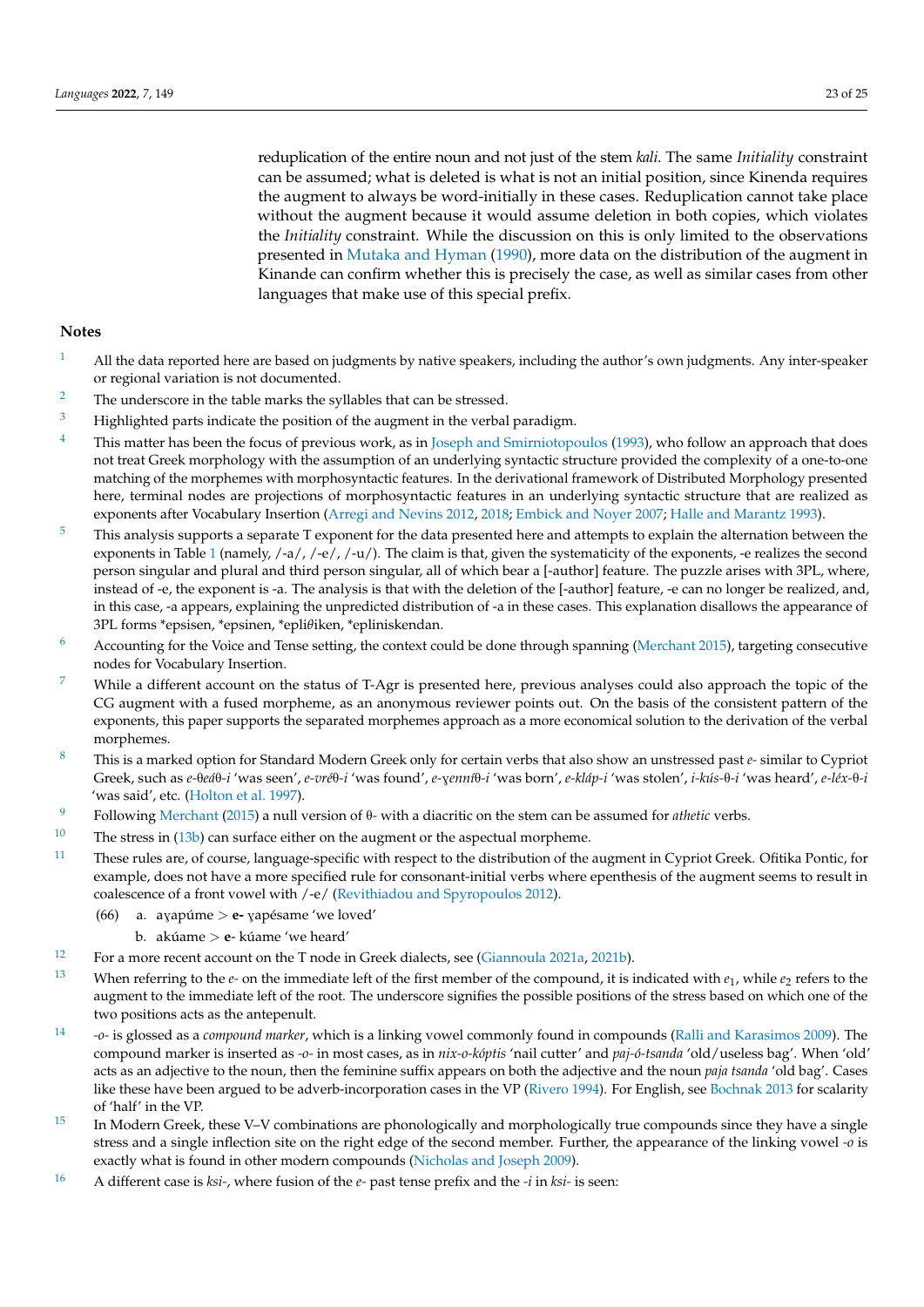- (67) a.  $E_1$  ksí- $(*e_2-)$  va PAST-de- PAST-color- -PERF -PAST it -ps -a to. > eksevapsa 'I decolored it'. b.  $E_1$ ksí- (\*e<sub>2</sub>-) θa -ps -a ton. > eksethapsa
	- PAST-un- PAST-bury- -PERF -PAST him 'I unburied him'. (A possible exception here is *e*<sup>1</sup> *-ksi-(e*2*)-kam-a* 'undo'.)
- <span id="page-23-7"></span>[17](#page-11-3) The meaning of *po* can vary and it is therefore glossed as *po*. A mere speculation would be a case of borrowing from the Standard Modern Greek *apo*, even though it is not found with these examples. A brief list shows that it can mark the end of an action, as in *po-*T*elo* 'stop wanting', *po-*T*erizo* 'stop mowing', *po-*T*imeno* 'stop being angry', *po-lalo* 'stop talking', *po-nistazo* 'stop being sleepy', *po-galefko* 'stop milking the cow', *po-muthkjazo* 'stop the numbness', *po-sarandono* 'complete 40 days'. It can also mark change of state, as in *po-*T*ijazume* 'loose the noose', *po-krianisko* 'become cold', *po-ginome* 'get destroyed', *po-kliono* 'unlock', *po-laxanjazo* 'become green as a vegetable', *po-lefteronume* 'give birth', *po-methkjo* 'get sober'. Other uses are *po-varo* 'put my weight on one side', *po-dakkano* 'bite my lips to show regret', *po-kumbizo* 'find protection in someone', *po-lipo* 'being missed', *po-plinisko* 'rinse' (see also [Yagoulis](#page-24-18) [1994\)](#page-24-18).
- <span id="page-23-8"></span><sup>[18](#page-13-2)</sup> [Müller](#page-24-11) [\(2002\)](#page-24-11) provides many examples where the separation of the particle from the verb does not appear to be a matter of syntax as different semantic specifications also play a role.
- <span id="page-23-12"></span> $19$  An anonymous reviewer suggests that the T exponent in non-past forms is null on the basis of this constraint.
- <span id="page-23-13"></span><sup>[20](#page-17-1)</sup> In some cases, the Standard Modern Greek verb is used for certain compounds instead of the Cypriot Greek verb, although this does not appear to be a case of code-switching since the Cypriot Greek verb is not an option at all: *para-vlép-o*> *e-para-(e-)vle-ps-a* 'to overlook' (instead of *\*para-*T*or-ó*> *para-i-*D*-a* (int.'to overlook')), *para-lé-o* > *para-i-p-a* 'to exaggerate' (instead of *\*para-lal-ó*>*para-ip-a*). In addition, some verbal complexes with suppletive verbs do not use the suppletive or irregular stems [\(Merchant](#page-24-0) [2015\)](#page-24-0):  $\theta$ *kja-lé-o* > *e-* $\theta$ *kjá-le-ks-a* 'to choose' (instead of  $*$ *e-* $\theta$ *kja-i-p-a*) , *ek-lé-*y-*o* > *ék-*(\**e)-le-ks-a* 'to elect' (instead of *\*ek-i-p-a*). Others show the *e*2*-* as in *epi-lé-*G*-o* > *ep-é-le-ks-a* 'to choose' (instead of \**epi-i-p-a*), *epi-vlé-p-o* > *ep-é-vle-ps-a* 'to supervise' (instead of  $*epi-i-\delta-a$ ), *pro-vlé-p-o* > *e-pr*<sub>2</sub>-(*e*)-*vle-ps-a* 'to predict' (instead of  $*poi-\delta-a$ ). This is also the case in English where irregular past tenses are blocked in compounds, *e.g.*, grandstand > grandstanded, \*grandstood.
- <span id="page-23-14"></span> $21$  In [van Oostendorp](#page-24-3) [\(2012\)](#page-24-3), there are examples that show the augment appearing before the first compound, which is judged as ungrammatical by speakers I have consulted. I do not discuss those as I consider them to be possibly acceptable in some dialect of Standard Modern Greek that is not discussed here.

# **References**

<span id="page-23-10"></span><span id="page-23-5"></span>Alexiadou, Artemis. 1997. *Adverb Placement: A Case Study in Antisymmetric Syntax*. Amsterdam: John Benjamins Publishing, vol. 18. Arregi, Karlos. 2015. How to sell your melon: Postsyntactic mesoclisis in Spanish imperatives. Papers Presented at the 45th Linguistic

- <span id="page-23-9"></span>Symposium on Romance Languages, University of Campinas, São Paulo, Brazil, May 6–9. Arregi, Karlos, and Andrew Nevins. 2012. *Morphotactics: Basque Auxiliaries and the Structure of spellout*. Berlin and Heidelberg: Springer Science & Business Media, vol. 86.
- <span id="page-23-0"></span>Arregi, Karlos, and Andrew Nevins. 2018. Beware occam's syntactic razor: Morphotactic analysis and spanish mesoclisis. *Linguistic Inquiry* 49: 625–83. [\[CrossRef\]](http://doi.org/10.1162/ling_a_00286)
- <span id="page-23-2"></span>Arvaniti, Amalia. 1999. Standard Modern Greek. *Journal of the International Phonetic Association* 29: 167–72. [\[CrossRef\]](http://dx.doi.org/10.1017/S0025100300006538)
- <span id="page-23-19"></span>Bochnak, M. Ryan. 2013. Two sources of scalarity within the verb phrase. In *Studies in the Composition and Decomposition of Event Predicates*. Berlin and Heidelberg: Springer, pp. 99–123.
- <span id="page-23-4"></span>Bonet, Eulalia. 1991. Morphology after Syntax: Pronominal Clitics in Romance. Ph.D. thesis, MIT, Cambridge, MA, USA.
- <span id="page-23-15"></span><span id="page-23-6"></span>Dimela, Eleonora, and Dimitra Melissaropoulou. 2009. On prefix like adverbs in Modern Greek. *Patras Working Papers in Linguistics* 1: 72. Embick, David, and Rolf Noyer. 2007. Distributed morphology and the syntax/morphology interface. In *The Oxford Handbook of Linguistic Interfaces*. Oxford: Oxford University Press, pp. 289–324.
- <span id="page-23-17"></span>Giannoula, Mina. 2021a. Analyzing the past augment in Modern Greek: A cross-dialectical account. *Ahwaz Journal of Linguistic Studies (AJLS)* 2: 98–116
- <span id="page-23-18"></span>Giannoula, Mina. 2021b. The nature of preverbs in Modern Greek. Papers Presented at 20th Meeting of the Texas Linguistics Society, Austin, TX, USA, March 5–6. pp. 56–75.
- <span id="page-23-16"></span>Halle, Morris, and Alec Marantz. 1993. Distributed morphology and the pieces of inflection. In *The View from Building 20*. Edited by Kenneth Hale and Samuel Jay Keyser, Cambridge: The MIT Press, pp. 111–76.
- <span id="page-23-11"></span>Harris, James, and Morris Halle. 2005. Unexpected plural inflections in Spanish: Reduplication and metathesis. *Linguistic Inquiry* 36: 195–222. [\[CrossRef\]](http://dx.doi.org/10.1162/0024389053710710)
- <span id="page-23-1"></span>Holton, David, Peter Mackridge, and Irene Philippaki-Warburton. 1997. *Greek: A Comprehensive Grammar of the Modern Language*. London: Routledge.
- <span id="page-23-3"></span>Joseph, Brian D., and Richard D. Janda. 1988. The how and why of diachronic morphologization and demorphologization. *Theoretical Morphology* 193–210.